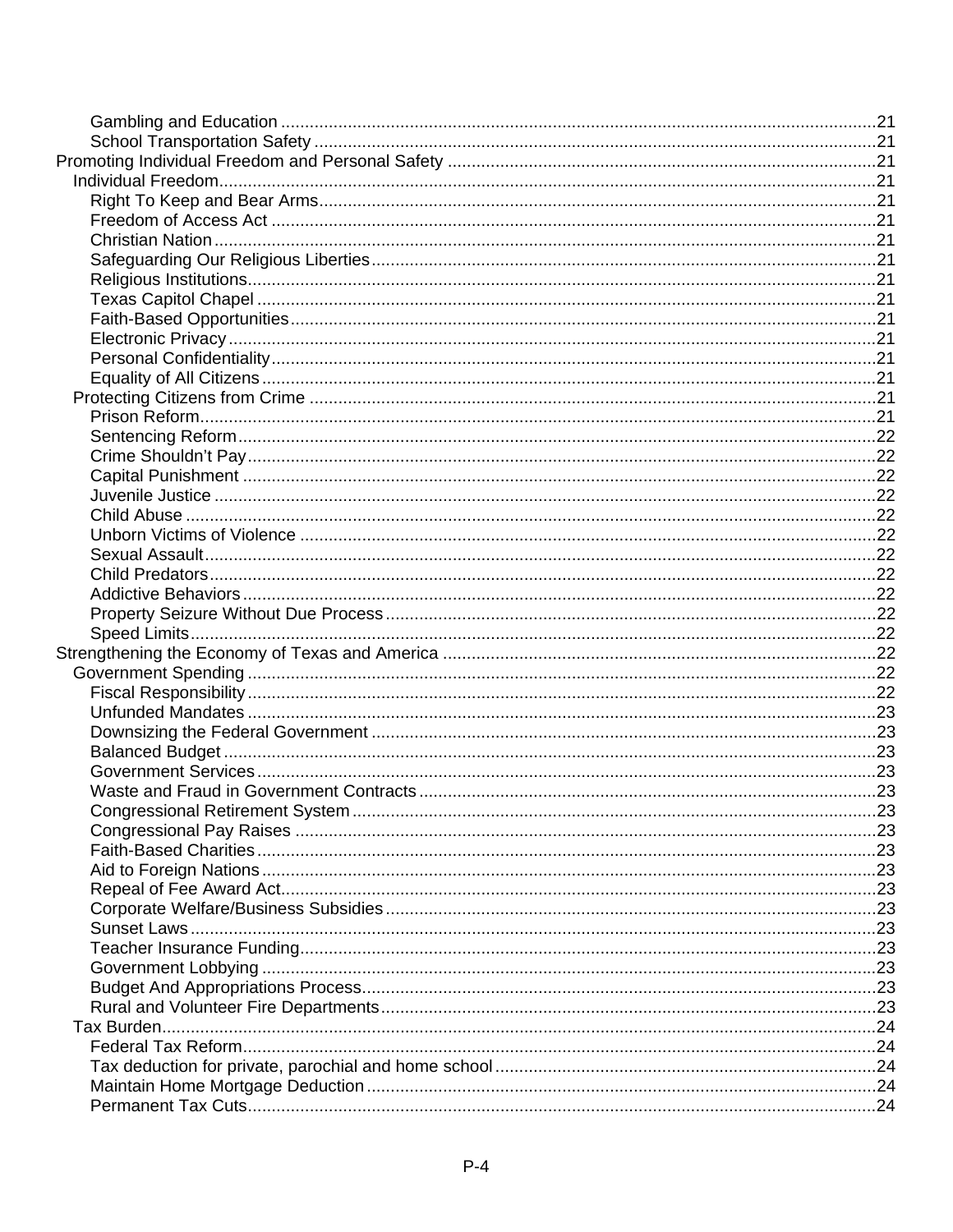| Foreign Policy | .29 |
|----------------|-----|
|                |     |
|                |     |
|                |     |
|                |     |
|                |     |
|                |     |
|                |     |
|                |     |
|                |     |
|                |     |
|                |     |
|                |     |
|                |     |
|                |     |
|                |     |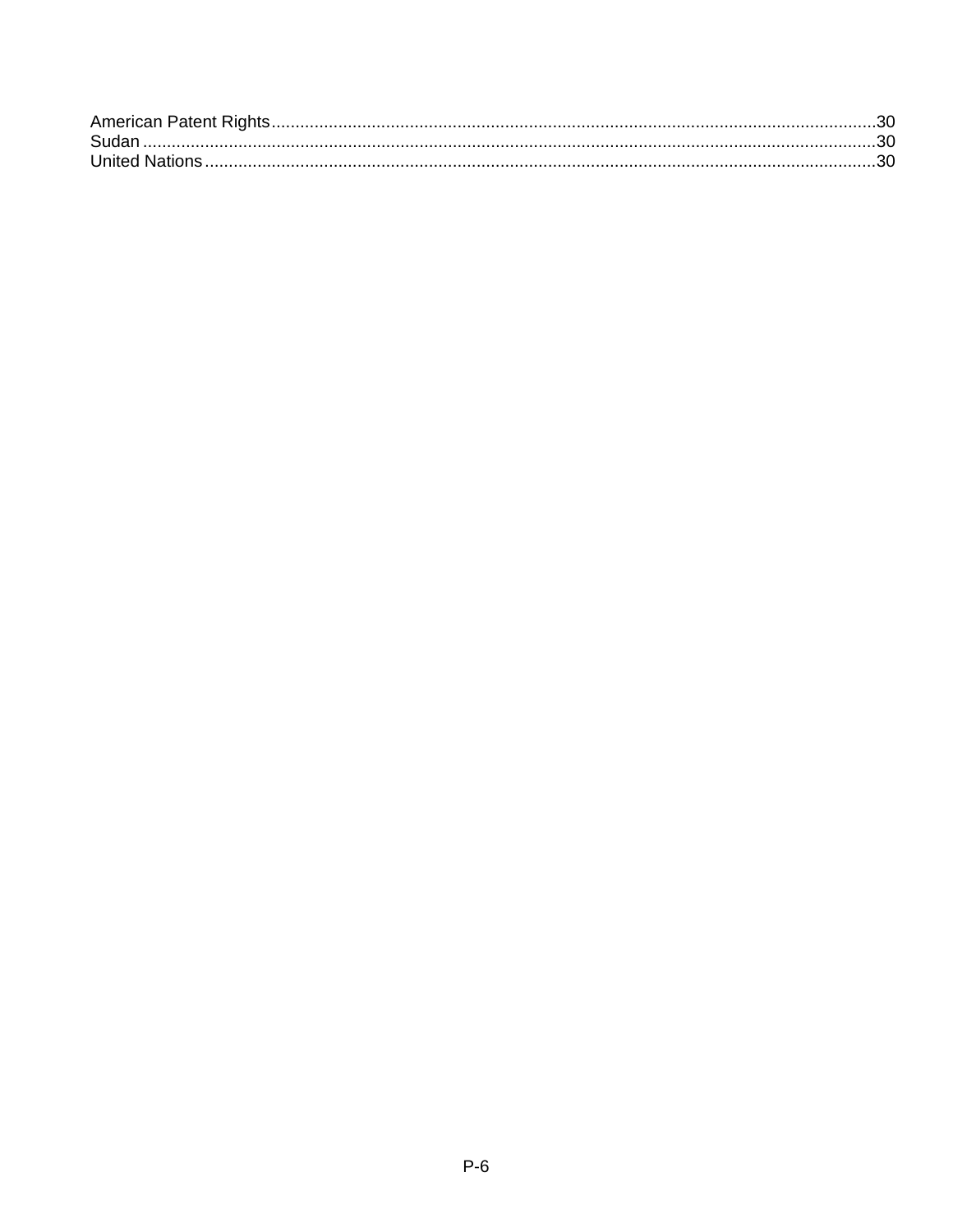# <span id="page-6-0"></span>**2006 STATE REPUBLICAN PARTY PLATFORM**

# **PLATFORM COMMITTEE**

|                 | Kirk Overbey, Chairman  | SD 11 | <b>Bonnie Wilson</b>       | SD 22 | Jeb Leutwyler        |
|-----------------|-------------------------|-------|----------------------------|-------|----------------------|
| SD <sub>1</sub> | Hank Hering             | SD 12 | <b>Shirley Spellerberg</b> | SD 23 | <b>Duhrl Caussey</b> |
| SD <sub>2</sub> | <b>Charles Vickers</b>  | SD 13 | <b>Stacey Lynn Emick</b>   | SD 24 | Johnnie B. Rogers    |
| SD <sub>3</sub> | Donald Baum             | SD 14 | Julie Drenner              | SD 25 | Patti Johnson        |
| SD <sub>4</sub> | <b>Bill Baird</b>       | SD 15 | Norman Adams               | SD 26 | Marco Gilliam        |
| SD <sub>5</sub> | <b>Russell Martinez</b> | SD 16 | Ross Coulter               | SD 27 | Noe Perez            |
| SD <sub>6</sub> | Langston Gillum         | SD 17 | David Gulley               | SD 28 | Jane Cansino         |
| SD <sub>7</sub> | Fran Jolly, Secretary   | SD 18 | Richard J. Whitmore II     | SD 29 | <b>Mack Casner</b>   |
| SD <sub>8</sub> | Colleen Parro           | SD 19 | Darrel Brown               | SD 30 | <b>Esther Brumit</b> |
| SD <sub>9</sub> | <b>Bill Burch</b>       | SD 20 | <b>Richard Moore</b>       | SD 31 | George Husky         |
| <b>SD 10</b>    | L. Kyle Scarborough     | SD 21 | <b>Gale Sayers</b>         |       |                      |

## **PREAMBLE**

Throughout the world people dare to dream of freedom, of opportunity, of a beautiful country in which to grow, to raise their family, to worship God in their own way without fear. The embodiment of that dream is America. And within America, people dare to dream of achieving, of becoming somebody better, served and protected by, not encumbered by, government, constantly nourished by faith and family, thriving in a free market, and helping others through charity of giving and serving. The embodiment of the Conservative Dream in America is Texas. Our Texas. It is we who strive to protect our culture from destruction, our children from predators and drugs, and our dear country from those who would destroy it. It is we who defend the embattled traditions that made our nation the greatest in all recorded history.

- 1. We respect and cherish the Declaration of Independence, the Constitution, and our Founders' intent to restrict the power of the federal government over the states and the people. We believe self-government, based on personal integrity of a proper moral foundation, is the best government. This is best balanced with limited civil government, coupled with public trust, to provide collectively for the people those services not efficiently achieved individually.
- 2. We believe that human life is sacred, created in the image of God. Life begins at the moment of fertilization and ends at the point of natural death. All innocent human life must be protected.
- 3. We believe that good government is based on the individual, and each person's ability, dignity, freedom, and responsibility must be honored and recognized. We believe equal opportunity is a right and a privilege but equal outcome is not. We insist that no one's rights are negotiable and that individual freedom demands personal responsibility.
- 4. We believe that government spending is out of control and needs to be reduced. We support fundamental, immediate tax reform that is simple, fair, and fully disclosed. We commend President George W. Bush's principled stand to reduce taxes and stimulate the economy.
- 5. We believe that traditional marriage is a legal and moral commitment between a natural man and a natural woman. We recognize that the family is the foundational unit of a healthy society and consists of those related by blood, marriage, or adoption. The family is responsible for its own welfare, education, moral training, conduct, and property,
- 6. We believe that a well-educated population is fundamental to the continued success of our Republic; and that parents have the right, as well as the duty, to direct their children's education. This right should include choices among public, private, home and religious schools. Competition improves education.
- 7. We believe that the future of our country depends upon a strong and vibrant private sector unencumbered by excessive government regulation.
- 8. We believe that a strong America ensures a free America. While we recognize that our nation is the primary leader in the global community, we must also vigorously protect the sovereignty of the United States.
- 9. We believe in peace through strength. We take a principled stand to preemptively defend the citizens of the United States against all foes, foreign or domestic, whose goal is to destroy our American way of life. Freedom is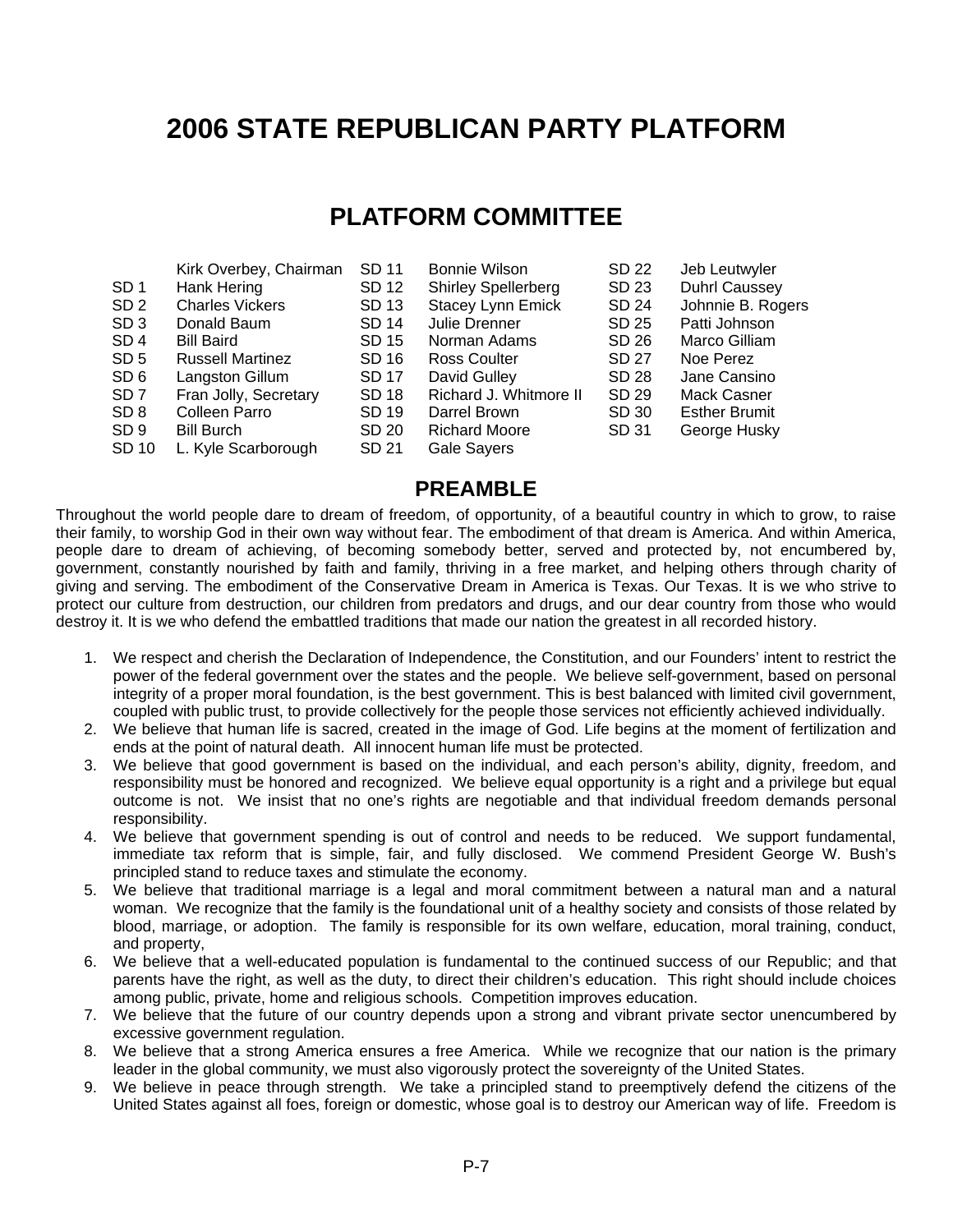<span id="page-7-0"></span>never free, and we honor all those who have served our nation to protect our liberty, especially our men and women in uniform, who unselfishly and courageously defend our country.

10. We believe all Americans have the right to be safe in their homes, on their streets, and in their communities. We support enforcement of the laws through the Courts imposing swift and sure justice with stiff penalties, truth in sentencing, and respecting the rights of law-abiding citizens, while opposing judicial activism.

#### **"We pray God Bless Texas. God Bless the U.S.A. God bless us all!"**

# **Preserving American Freedom**

#### **Limiting the Expanse of Government Power**

**Limited Federal Powers** – We support state sovereignty under the Tenth Amendment, which reserves to the states or the people all powers not specifically delegated in the Constitution to the federal government, and oppose the institution of mandates that are beyond the scope of federal authority. We further support the abolition of federal agencies involved in activities not originally intended to be delegated to the federal government under a strict interpretation of the Constitution.

**Constitutional Citations on Legislation** – We urge that all bills presented in Congress include citations to the constitutional provision that authorizes Congress to act on the matter under consideration, the cost to implement, and the impact on the family.

#### **Law Enforcement** – We:

- 1. Support the limitation of the criminal jurisdiction of federal law-enforcement agencies in accordance with Article 1, Section 8 of the United States Constitution.
- 2. Understand most crime is local and the states, according to the Tenth Amendment, reserve law enforcement authority.
- 3. Oppose the expansion of federal law-enforcement authority and the use of military personnel and equipment against American citizens.

**Preserving National Security** – We believe terrorism is the greatest threat to international peace and to the safety of our own citizens. We therefore urge:

- 1. our national leadership, within the limits of protecting the Constitutional rights of American citizens, to wage war on terrorists who threaten the United States and its citizens swiftly, deliberately, and decisively wherever such terrorists are found.
- 2. Congress to immediately cut all foreign aid to any nation threatening our citizens and providing aid or comfort to terrorist organizations or providing arms to other nations hostile to the United States.
- 3. the Administration to set known standards of consequences and reprisals for terrorist activities and to publicly support other nations in their efforts to fight terrorists.
- 4. reasonable use of profiling as permitted by the Fourth Amendment of the Constitution to protect American lives and property.
- 5. full investigation and prosecution of any material breaches in national security.
- 6. review and revision of those portions of the USA Patriot Act, and related executive and military orders and directives that erode constitutional rights and essential liberties of citizens.

**Continuity of Government** – We oppose any mechanism to appoint members of the Congress if large numbers of vacancies in Congress occur and oppose any attempt to deprive the American people of their Constitutionally protected right to elect their own Representatives.

**Emergency War Powers** – A perpetual state of national emergency allows unrestricted growth of government. We charge the President to cancel the state of national emergency and charge Congress to repeal the War Powers Act and declare an end to the previously declared states of emergency.

**Elimination of Executive Orders** – We demand the elimination of presidential authority to issue executive orders, presidential decision directives, and other administrative mandates that do not have congressional approval. Further, we demand a repeal of all previous executive orders and administrative mandates.

**Inter-jurisdictional Agreements** – We oppose inter-jurisdictional agreements with any state that usurp or dilute the authority of the Governor to command and control the military, police, and emergency management personnel and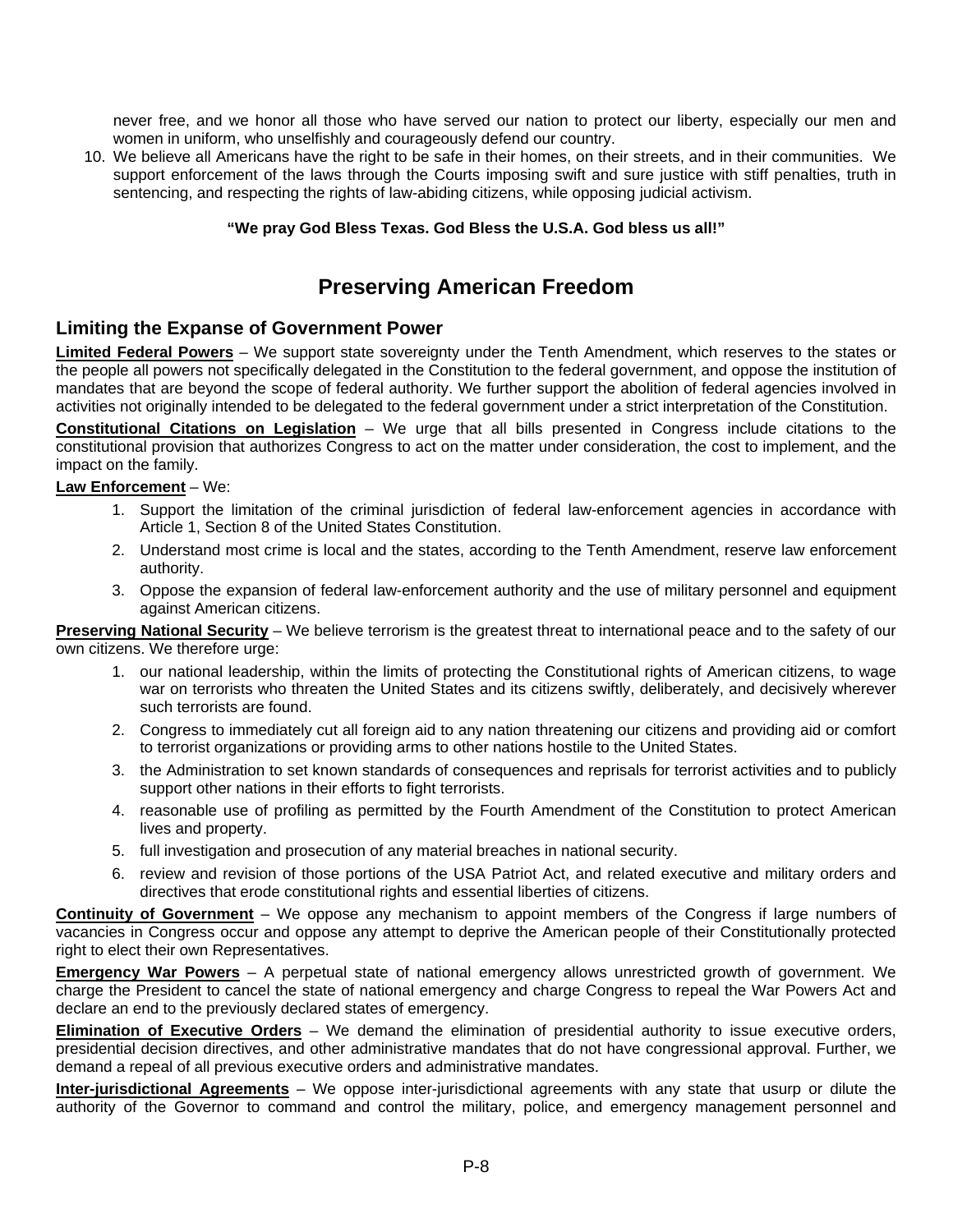<span id="page-8-0"></span>resources of the State of Texas. We call for the repeal of all such measures that have already been enacted.

**Puerto Rico** – We urge the U.S. Congress to call for a clear vote of the U.S. citizens of Puerto Rico to decide between statehood and independence, for the U.S. territory of Puerto Rico.

**Washington D.C.** - We strongly oppose all efforts to make the District of Columbia a state in the United States of America.

**Census** – We oppose any attempt by the United States Census Bureau to obtain any statistical data beyond the number of citizens residing in the dwelling in the required decennial census, and we oppose statistical sampling adjustments. The Republican Party of Texas calls upon its Federal legislators to repeal from Section 141 of Title 13 provisions authorizing the "mid-decade" census, of which the American Community Survey is an example. The Republican Party of Texas also calls upon its Federal legislators to amend the penalty provisions of Titles 13 and 18 so as to grant relief to U.S. citizens who, for reasons of religion or conscience, are compelled to withhold their full response to any census question.

**Preservation of Republican Form of Government** – We reaffirm our support for the provisions for a republican (representative) form of government, as set forth in the Texas Constitution and Texas Bill of Rights [Art. I, Sec. 2; Art. I, Sec 29; Art II, Sec. 1; and Art. XVII, Sec. 2(g)], and we oppose any attempt to introduce direct democracy (Initiative & Referendum) into our state constitution, thereby bypassing the legislative process and the checks and balances between the executive, legislative, and judicial branches of government.

**Germane Contents Requirement** – We support a law that would require all sentences, paragraphs, sections, and any inclusion to legislation, continuing resolution, law or bill be germane to the title of the act.

**Constitutional Convention** – We oppose a Constitutional Convention or "Conference of the States" to rewrite the United States Constitution. Furthermore, we demand the Texas Legislature immediately rescind the State's 1977 vote sent to the United States Congress calling for a Constitutional Convention. We also call upon other states to rescind their votes for a Constitutional Convention. The Republican Party of Texas calls upon its Federal legislators to repeal from Section 141 of Title 13 provisions authorizing the "mid-decade" census, of which the American Community Survey is an example. The Republican Party of Texas also calls upon its Federal legislators to amend the penalty provisions of Titles 13 and 18 so as to grant relief to U.S. citizens who, for reasons of religion or conscience, are compelled to withhold their full response to any census question.

**Affirmative Action** – We believe every form of government discrimination based on race, color, creed, or national origin should be eliminated. We oppose affirmative action because it demotes merit to a position of bigotry by portraying those who believe in the principle of merit as being against minority advancement.

**Reparations** - We oppose any form of blanket or general reparation based upon discriminatory criteria.

**Annexation** – We support legislation protecting the interests of all parties in annexation proceedings by guaranteeing two binding referenda:

1. The residents of the area to be annexed must vote in the affirmative to accept annexation, and

2. The residents of the jurisdiction proposing annexation must vote in the affirmative for the annexation.

**Property Forfeiture** – We support legislation that strengthens the present restrictions on the use of civil forfeiture laws and assesses penalties and fines to reimburse injured parties for attorney fees and costs accrued if the property is returned to its original owner.

**Eminent Domain** – We support limiting the definition of eminent domain to exclude seizing private property for public or private economic development or for increased tax revenues. We urge the Legislature to amend the Texas Property Code to protect the rights of private property owners by notification of their rights under law with regard to condemnation and to require the condemner to show the just need for the action by petitioning a court of jurisdiction with significant due process safeguards for the land owner. We believe that the taking of property should follow with immediate compensation to the property owner.

**Homestead Protection -** We support the continuance of Texas' constitutional homestead protection.

**Environment, Property Ownership, and Natural Resources –** We affirm ownership of property is the cornerstone of individual freedom. We reaffirm the belief in the fundamental constitutional concept of an individual's right to own and use property without governmental interference. Further:

1. We believe that the right to own and use property is the source of the nation's wealth, jobs, and individual economic security. We affirm that property rights and the free enterprise system form the foundation of our nation's collective wealth. In turn, it is our collective wealth that supports a strong environmental ethic. Economic security is the foundation for secure, healthy families and the future of our children.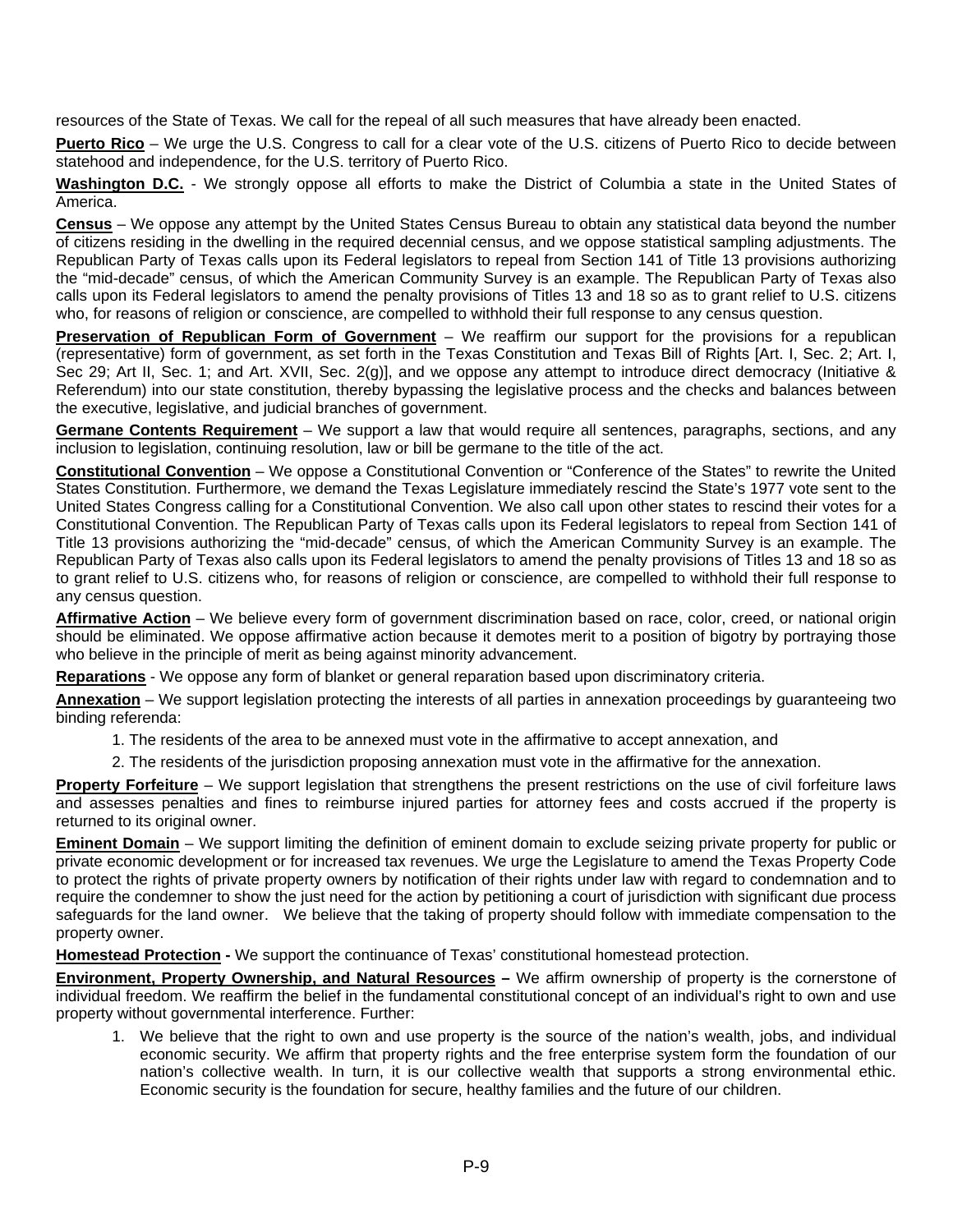- <span id="page-9-0"></span>2. We believe in maintaining American sovereignty over our natural resources.
- 3. We believe in building our tax base through local conservation of our natural resources.
- 4. We believe in local stewardship of our natural resources for our children's future freedom and use.
- 5. We believe that the taking of property includes the loss of proportionate value of property, loss of use, loss of access, and loss of marketability. We believe in sound science and not politically correct science.
- 6. We believe that groundwater is an absolute, vested ownership right of the landowner. As the capture of and the competition for groundwater increases, we support voter-approved county ground water districts to address inequitable issues.
- 7. We believe that the state should neither make nor enforce any law that abridges or denies the inalienable constitutional rights of the citizens of Texas with respect to minerals, water, or property rights.
- 8. We support state control of state resources and oppose nationalization and control of lands and watersheds of the United States.
- 9. We oppose conservation easements on our natural resources administered by organizations unaccountable to taxpayers and voters. For example, the efforts of the Caddo Lake Institute to act as a surrogate for the UN in gaining control of water rights of Caddo Lake.
- 10. We support repealing regulation and laws that prevent people from repairing and restoring their property, including riverfront, creek bank, and beachfront property, at their own expense.
- 11. We support regulations based on proven science and support congressional oversight over administrative edicts.
- 12. We oppose passage of any international treaty that overrides United States sovereignty, including the Kyoto Agreement and the Biodiversity Treaty.
- 13. We oppose the vast acquisition of Texas land by government agencies solely for the purpose of protecting endangered species.
- 14. We urge Congress to modify any environmental acts to allow the EPA to permit states to consider costs when comparing various emission control techniques.
- 15. We urge legislation providing for election of the Texas Commission on Environmental Quality (TCEQ) chairman.
- 16. We reaffirm belief in the fundamental constitutional right of a person to own property without undue governmental interference.
- 17. We oppose the Endangered Species Act.
- 18. We demand that government adhere to the Constitutions of the United States and Texas by immediately halting the seizure of private property without due process and just compensation.
- 19. We urge government management of public lands and resources be conducted based upon policies that prioritize human need over other considerations.

**Livestock and Pet Locations** - We oppose a mandatory national animal identification system which requires the registration of all animals, the registration of animal owners, their properties, including GPS coordinates. We oppose the use of RFID technology in personal and animal identification systems. We call for the repeal of HB 1361.

**Trans-Texas Corridor** – Because there are issues of confiscation of private land, State and National sovereignty and other similar concerns, we urge the repeal of the Trans-Texas Corridor legislation.

**Free Speech for the Clergy** – We call for the Internal Revenue Code to be changed to allow a religious organization to address the vital issues of the day without fear of the organization losing its tax-exempt status. Further, we call for repeal of all provisions requiring religious organizations to send government any personal identification information about their contributors.

**Government Regulation of Religious Institutions** – The state should have no power over the licensing of clergy or religious institutions for training clergy. The curriculum, faculty, and boards of religious institutions should be determined only by the institution. We call on the State to withdraw all imposed regulations.

### **Reforming the Judicial System**

**Direct Election of State Judges** – We support our right to select our judges by a direct vote of the people and oppose all attempts to impose an appointment/retention process.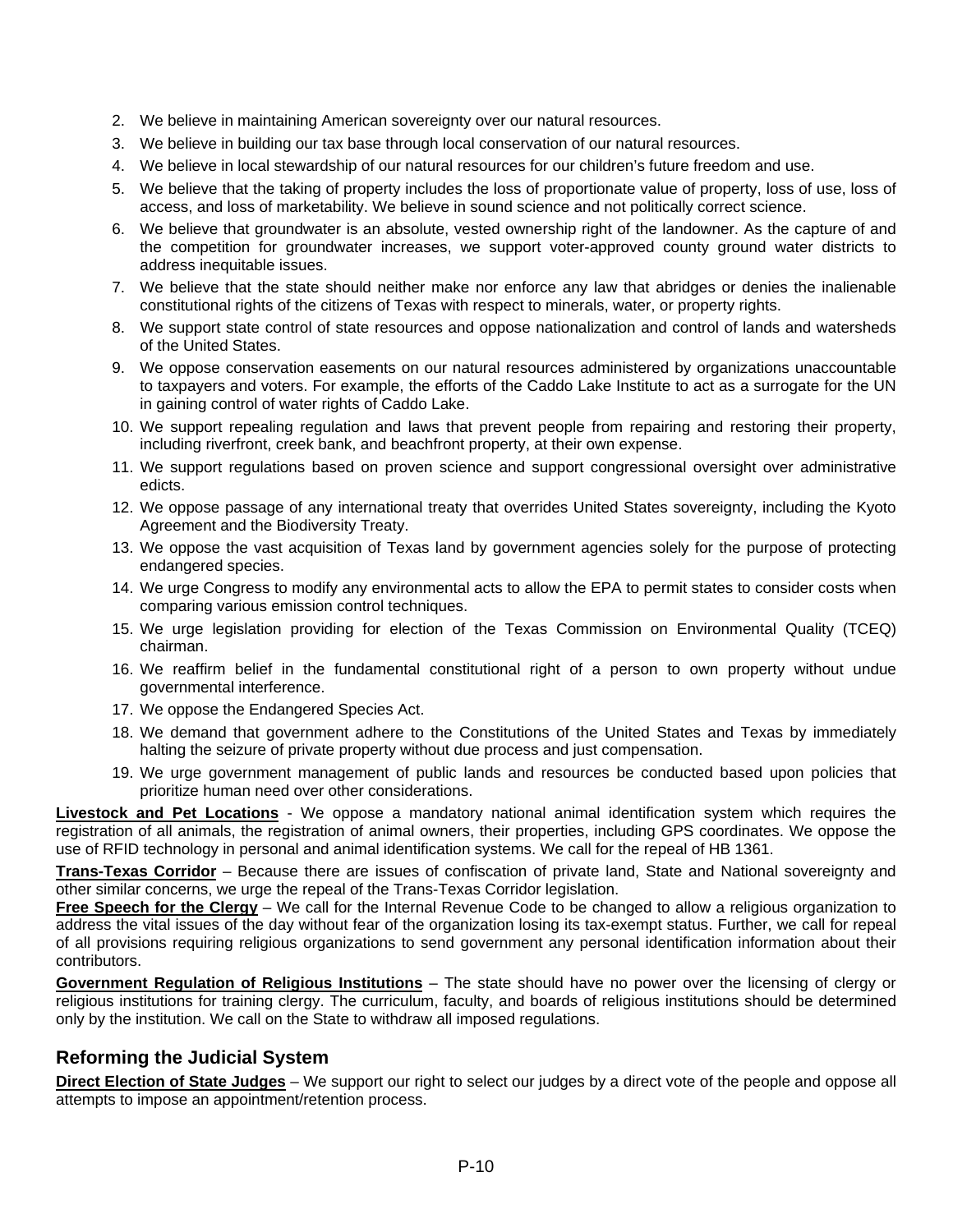<span id="page-10-0"></span>**Visiting Judges** – We support legislation prohibiting judges defeated by the electorate from serving as visiting judges, or acting as judges in any capacity, until such time they are reinstated by the electorate through a subsequent election.

**Judicial Conduct –** We affirm that judges should not express bias or prejudice in the discharge of their duties.

**Jury Reform –** We support legislation protecting the right to privacy and security of prospective jurors during the jury selection process. The courts must show the relevance of questions asked of jurors and perform a balancing test between the prospective juror's right to privacy and the relevance of the lawyer's need to know. We support legislation enabling either party in a criminal trial to inform the jurors of their right to determine the facts and to render a verdict according to conscience.

**Qualified Juror Service** – We urge the limitation of jury service to those who are registered voters.

**Administrative Justice –** We support the right of citizens to full and open participation in the state's administrative law processes. We oppose any amendments to the Administrative Procedures and Texas Register Act or any other laws, regulations, and rules that unreasonably limit ordinary citizen input.

**Judicial Restraint** – We urge Congress to adopt the Constitutional Restoration Act and support the principle of judicial restraint, which requires judges to interpret and apply rather than make the law. We encourage the support of judges who strictly interpret the law based on the law's original intent. We oppose judges abusing their constitutional authority by usurping jurisdiction organic to the States, assuming for themselves the legislative powers, or basing decisions on jurisprudence emanating from jurisdictions foreign to our Constitution and laws.

**Remedies to Activist Judiciary** – We call on the Congress and the President to use their constitutional powers to restrain activist judges.

- 1. **Impeachment** We call on the Congress to adopt the Judicial Conduct Act of 2005 and exercise their authority to impeach and remove federal judges who abuse their constitutional authority or are no longer acting on good behavior.
- 2. **Appellate Jurisdiction of the Supreme Court** Congress should be urged to exercise its authority under Article III, Sections 1 and 2 of the United States Constitution, and should withhold appellate jurisdiction of the Supreme Court in such cases involving abortion, religious freedom, and all rights guaranteed under the Bill of Rights.

**Judicial Nominees** – We urge the Republican leadership in the Senate to take appropriate action to ensure that a record vote on the floor is taken on every judicial nominee.

**State Bar Requirements** - We call upon the Texas Legislature and the Supreme Court of Texas to remove the prohibition on out-of-state attorneys who obtain their law degree through distance learning (curriculum and coursework through electronic means or the mail) from taking the Texas Bar Exam.

**Statutory Authority for Regulation** – We believe defendants charged with violation of a governmental regulation have the right to demand to see the enabling legislative act upon which the regulation is based.

### **Restoring Integrity to Our Elections**

**Protecting Union Member's Dues** – We support legislation requiring labor unions to obtain the consent of the individual union member before that member's dues can be used for political purposes.

**Candidate Eligibility** – We believe a candidate running for office should be required to actually reside within the geographical boundaries of the office sought.

**Voter Registration –** We support needed legislation to restore integrity to the voter registration rolls and to reduce voter fraud. Furthermore, we support:

- 1. repeal of all Motor Voter laws;
- 2. re–registering voters every four years;
- 3. requiring first time registrants to produce photo identification;
- 4. proof of residency and citizenship, along with voter registration application;
- 5. retention of the 30-day registration deadline; and
- 6. provide a federal or state government issued photo ID at the time of in person voting.

**Electoral College** – We support the Electoral College.

**Voting Rights** – We support equal suffrage for all citizens of voting age who are not felons. We oppose any identification of citizens by race, origin, or creed and oppose the use of any such identification for purposes of creating voting districts.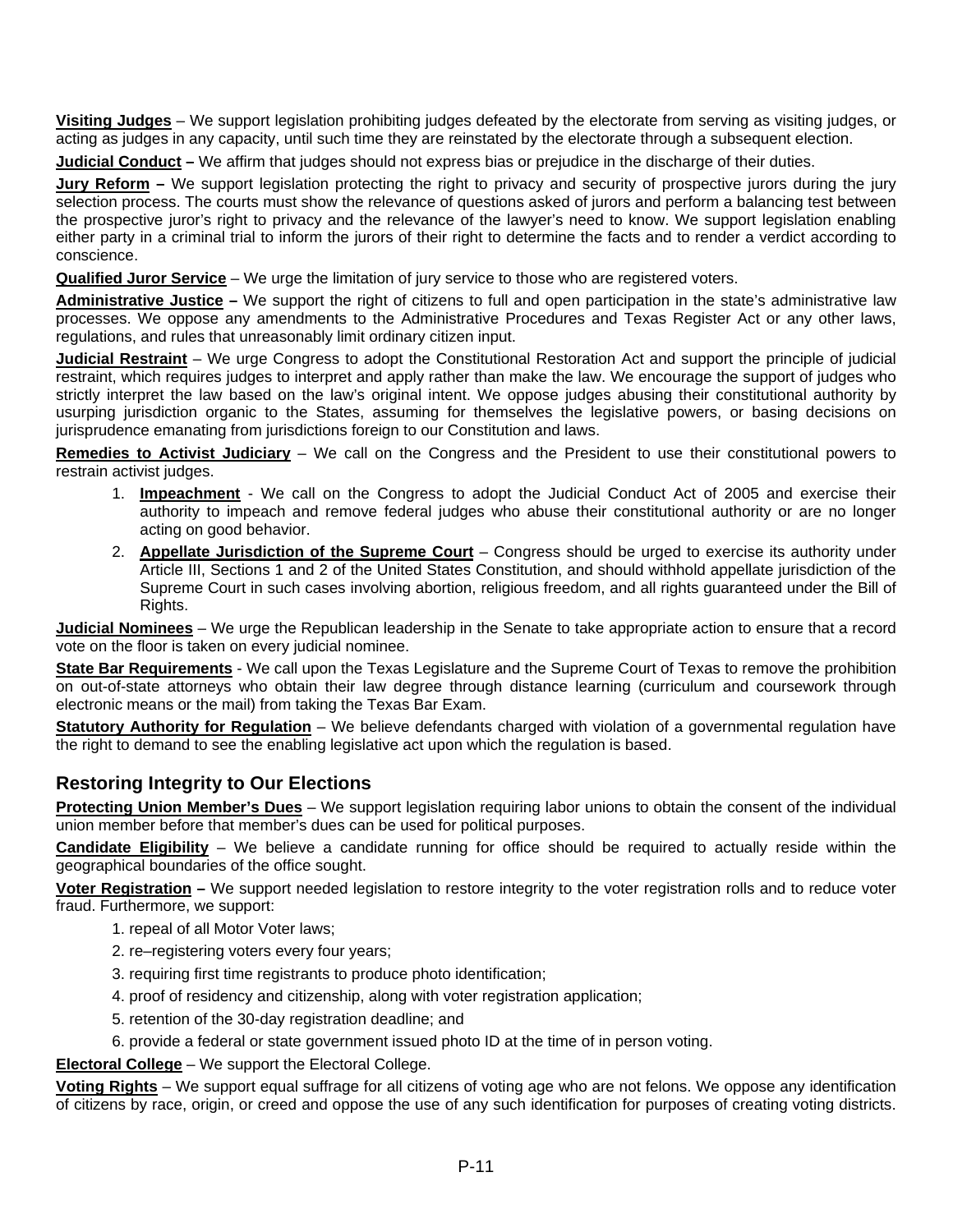<span id="page-11-0"></span>We support those provisions of the Voting Rights Act that achieve these essential ends and support necessary renewal of those provisions.

**Felon Voting** – We affirm the Constitutional authority of state legislatures to regulate voting, including authorizing the disenfranchisement of convicted and incarcerated felons of the right to vote. The Legislature should not relax or dilute these laws in any way.

**Protecting Active Military Personnel's Right to Vote** – We urge the Texas Secretary of State and the U.S. Attorney General take necessary steps to ensure that the voting rights of our U.S. Armed Forces will never be denied or obstructed.

**Filing Date for Primary Election** – We urge Texas legislators to change the Election Code date of the filing for the March primary from January 2 to the second Monday in January.

**Fair Election Procedures** – We support ongoing modifications and strengthening of election laws to assure ballot integrity and fair and impartial elections at all levels of government. Specifically, we support:

- 1. increased scrutiny and security in balloting by mail;
- 2. prohibition of internet voting and any touch screen voting or other electronic voting which lacks a voter verifiable paper trail;
- 3. prohibition of mobile voting;
- 4. vigorous criminal prosecution by district attorneys or county attorneys for election fraud, and use of jail sentences as a deterrent to violators;
- 5. repeal of the "Help America Vote Act" which unconstitutionally dictates to the states the manner of administrating elections; and
- 6. efforts to ensure that each polling place has a distinctly marked and if possible separate location for Republican and Democratic primary voting so that in vulnerable precincts voter intimidation and coercion will be eliminated.

**Residency Requirements** - We support legislation that "determines residence in accordance with the common-law rules, as recognized by the courts of this state and of the United States, except as otherwise provided by the Texas Election Code."

**Water Districts** – We call on the Legislature to allow voters the ability to recall elected officials of an irrigation district, fresh water supply district, municipal utility district, or any other special purpose district.

**Campaign Finance Reform** – We call for the immediate repeal of the McCain-Feingold Act. We oppose any so–called "campaign finance reform" that restricts free speech, the right to publicize the voting records or positions of public officials, and the amount of individual or Political Action Committee campaign contributions. We support full disclosure of the amounts and sources of these funds.

**Enforcing the Platform** – We believe it is the responsibility of the Republican State Chairman of Texas and county chairs to implement this platform by requiring party and public candidates to indicate their support for or opposition to a plank of the platform prior to their acceptance as a candidate on the Republican ticket and to make such information available on the Party website. We strongly expect the SREC Candidate Resource Committee to consider candidates' support of the Party platform when granting financial or other support.

**Platform/Legislation** - We urge the Texas Legislature to modify the Texas election code to clearly permit a political party to require each of its candidates to indicate their support for or opposition to each plank of the platform prior to their acceptance as a candidate on the primary election ballot. The election code should also permit the publication and distribution of the candidate's responses.

**Conflicts of Interest –** We promote the passage and/or strengthening of local, state, and federal legislation prohibiting the influencing or voting of any publicly elected official or appointee in any matter for which a conflict of interest exists respecting a personal benefit or benefit to a member of that official's or appointee's family by blood or marriage. No elected state official should be allowed to represent paying clients before a state agency.

**Lobbying Limitation –** We support legislation to prohibit former legislators, government employees, and officials from acting as lobbyists for a foreign government and/or any business for a period of five years immediately after leaving public service. We support legislation to prevent lobbying by any organization receiving federal grants except that relating to its tax status.

**Legislative Accountability** – We support permanent legislative rules requiring that all votes on bills cast in the Texas House and Texas Senate be record votes that are freely available to the electorate.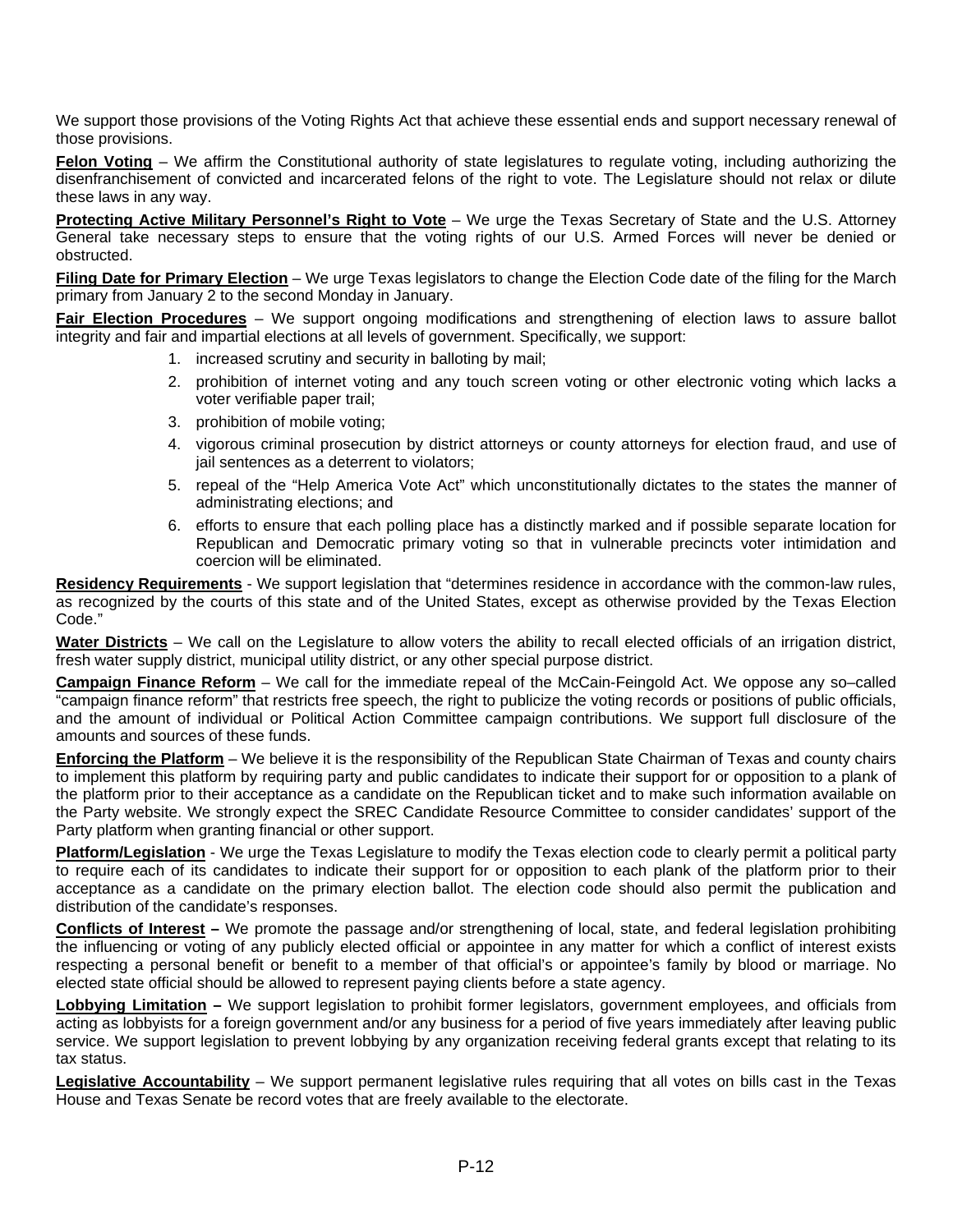<span id="page-12-0"></span>**AWOL Legislators** – We encourage the Texas House and Senate to formulate rules to compel the attendance of absent members, and provide effective penalties to those who attempt to bust the quorum by leaving the state or hiding within it, including consideration of expulsion for prolonged unexcused absences.

**Public Integrity Unit** – We call upon the Texas Legislature to immediately secure the impartiality and probity of the Travis County Public Integrity Unit, by transferring its powers and funding to an impartial statewide elected judicial entity such as the Office of the State Prosecuting Attorney's Office.

**Term Limits** – We call upon the United States Congress, the Texas Legislature, and the Republican Party to establish reasonable term limits.

**Filibuster -** We support a return to the traditional form of Filibuster in the U.S. Senate.

**Rosebush-Blocker Rule** - We oppose the Rosebush-Blocker rule in the Texas Senate.

**November Election** – We believe that all public elections, except for primary elections, should be held in November.

#### **Honoring the Symbols of Our American Heritage**

**Ten Commandments** – We understand that the Ten Commandments are the basis of our basic freedoms and the cornerstone of our Western legal tradition. We therefore oppose any governmental action to restrict, prohibit, or remove public display of the Decalogue or other religious symbols.

**Pledge of Allegiance** – We support the adoption of the Pledge Protection Act. We decry any unconstitutional act of judicial tyranny that would demand removal of the words "One Nation under God" from the Pledge of Allegiance. We also demand that the National Motto "In God We Trust" and National Anthem be protected from legislative and judicial attack.

**American English –** We support the immediate adoption of American English as the official language of Texas and of the United States of America. While encouraging fluency in additional languages by all citizens, no governmental entity shall require any agency, contractor, business, or individual to publish public documents in a language other than English.

**Flag Desecration –** We view any form of desecration of the American flag as an act of disregard for our nation and its people and advocates penalties for such acts.

**Symbols of American Heritage –** We call upon governmental entities to protect monuments, national parks, waterways, cemeteries, and all other symbols of our American heritage from being altered, removed, or placed under international control. We call for restoration of the plaques honoring the Confederate Widow's Pension Fund contribution that were illegally removed from the Texas Supreme Court and other state buildings.

## **Strengthening Families and Promoting a Freer Society**

### **Celebrating Traditional Marriage**

**Family and Defense of Marriage** - We support the traditional definition of marriage as a God–ordained, legal and moral commitment only between a natural man and a natural woman, which is the foundational unit of a healthy society, and we oppose the assault on marriage by judicial activists. We call on the President and Congress to take immediate action to defend the sanctity of traditional marriage. We urge Congress to exercise authority under the United States Constitution, and pass legislation withholding jurisdiction from the Federal Courts in cases involving family law, especially any changes in the traditional definition of marriage. We further call on Congress to pass and the state legislatures to ratify a marriage amendment declaring that marriage in the United States shall consist of and be recognized only as the union of a natural man and a natural woman. Neither the United States nor any state shall recognize or grant to any unmarried person the legal rights or status of a spouse. We oppose the recognition of and granting of benefits to people who represent themselves as domestic partners without being legally married. Texas families will be stronger because of the passage by Governor Perry and the 78th Texas Legislature of the "Defense of Marriage Act", which denies recognition by Texas of homosexual "unions" legitimized by other states or nations.

We urge the repeal of laws that place an unfair tax burden on families. We call upon Congress to completely remove the marriage penalty in the tax code, whereby a married couple receives a smaller standard deduction than their unmarried counterparts living together. The primary family unit consists of those related by blood, heterosexual marriage, or adoption. The family is responsible for its own welfare, education, moral training, conduct, and property.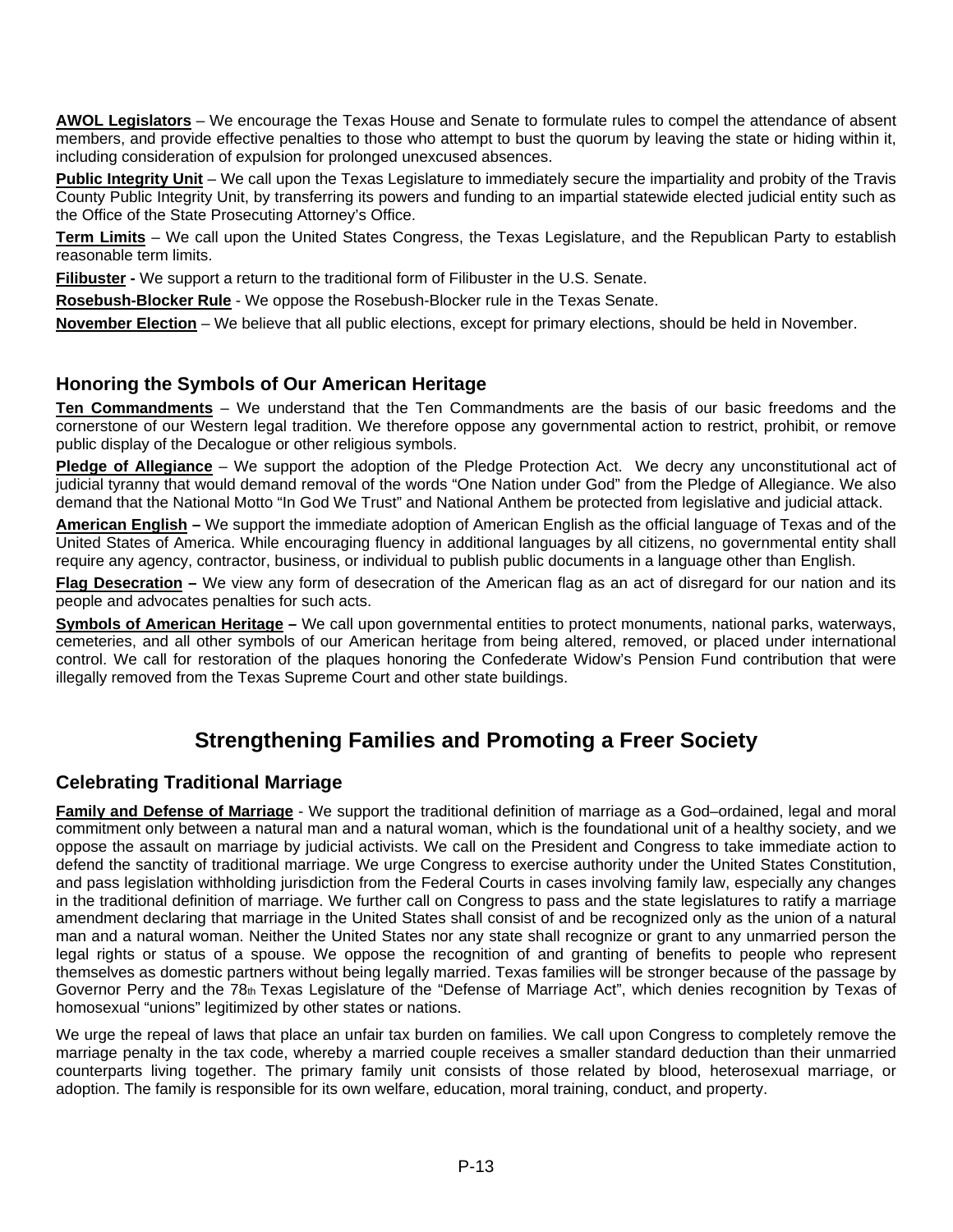<span id="page-13-0"></span>**Marriage and Divorce** - We believe in the sanctity of marriage and that the integrity of this institution should be defended, protected, strengthened, and nurtured at all levels of government. No fault divorce laws have caused untold hardships on American families, by reducing their standard of living, and by harming the emotional and physical well–being of children. It has contributed to an increase in government assistance of all kinds. We call upon the Texas Legislature to rescind no– fault divorce laws. For these reasons we support Covenant Marriage, which has proven effective in stemming the tide of divorce. We recommend the following provisions in line with this concept: 1) pre-marital counseling and, 2) a pre-nuptial agreement that when problems arise within the marriage, both parties will agree to marriage counseling with the intent of restoring the marriage to its proper balance and harmony.

**Marriage Licenses** - We support legislation that would make it a felony to issue a marriage license to a same-sex couple and for any civil official to perform a marriage ceremony for a same-sex couple.

**Homosexuality** - We believe that the practice of sodomy tears at the fabric of society, contributes to the breakdown of the family unit, and leads to the spread of dangerous, communicable diseases. Homosexual behavior is contrary to the fundamental, unchanging truths that have been ordained by God, recognized by our country's founders, and shared by the majority of Texans. Homosexuality must not be presented as an acceptable "alternative" lifestyle in our public education and policy, nor should "family" be redefined to include homosexual "couples." We are opposed to any granting of special legal entitlements, recognition, or privileges including, but not limited to, marriage between persons of the same sex, custody of children by homosexuals, homosexual partner insurance or retirement benefits. We oppose any criminal or civil penalties against those who oppose homosexuality out of faith, conviction, or belief in traditional values.

**Texas Sodomy Statutes** - We oppose the legalization of sodomy. We demand that Congress exercise its authority granted by the U.S. Constitution to withhold jurisdiction from the federal courts from cases involving sodomy.

**Pornography** - We believe, as do the vast majority of Texans, that pornography is repulsive, addictive and contributes to deviant criminal behavior. It exploits men, women, and children and degrades society as a whole. We call upon our governmental bodies to enforce existing laws regarding all forms of pornography. We must have more stringent legislation to prohibit access to and generation of pornography including virtual pornography and operation of sexually–oriented businesses. We demand that Congress exercise its constitutional authority to withhold jurisdiction from the federal courts from cases involving sexually-oriented businesses including pornography. We believe that licensing through a state regulatory commission is a legitimate means of accountability to ensure that operators of sexually oriented businesses comply with the strictest possible regulations and to ensure that operators do not allow their establishments to be used as places of crime and illegal sexual activity or solicitation.

**Ethics in Broadcasting** - We call upon the Federal Communications Commission to revoke the broadcast licenses of stations that continue to air programs and advertisements in violation of existing laws and FCC guidelines.

### **Protecting Innocent Human Life**

Party Candidates and the Platform on Protecting Innocent Human Life - We urge the Republican Party of Texas to support, financially or with in-kind contributions, only those candidates or nominees of this party who support the entire platform on protecting innocent human life. We urge the members of the State Republican Executive Committee to make such changes to the by-laws of that committee to make this action binding on the Republican Party of Texas.

**Partial Birth Abortion** - The Republican Party of Texas commends President Bush and Congress for passing the Partial Birth Abortion Ban in 2003. We call on The Congress of the United States to eliminate from the jurisdiction of each and every federal court any and all cases involving challenges to state and federal laws banning Partial Birth Abortion.

**Right To Life** - All innocent human life must be respected and safeguarded from fertilization to natural death; therefore, the unborn child has a fundamental individual right to life which cannot be infringed. We affirm our support for a human life amendment to the Constitution and we endorse making clear that the Fourteenth Amendment's protection applies to unborn children. We oppose the use of public revenues and/or facilities for abortion or abortion–related services. We support the elimination of public funding for organizations that advocate or support abortion. We urge the reversal of *Roe v. Wade*. We affirm our support for the appointment and election of judges at all levels of the judiciary who respect traditional family values and the sanctity of innocent human life. We are opposed to genocide, euthanasia, and assisted suicide. We oppose legislation allowing the withholding of nutrition and hydration to the terminally ill or handicapped.

Until our final goal of total Constitutional rights for the unborn child is achieved, we urge the Texas Legislature in consideration of our state's rights to enact laws that restrict and regulate abortion including:

1. parental and informed consent;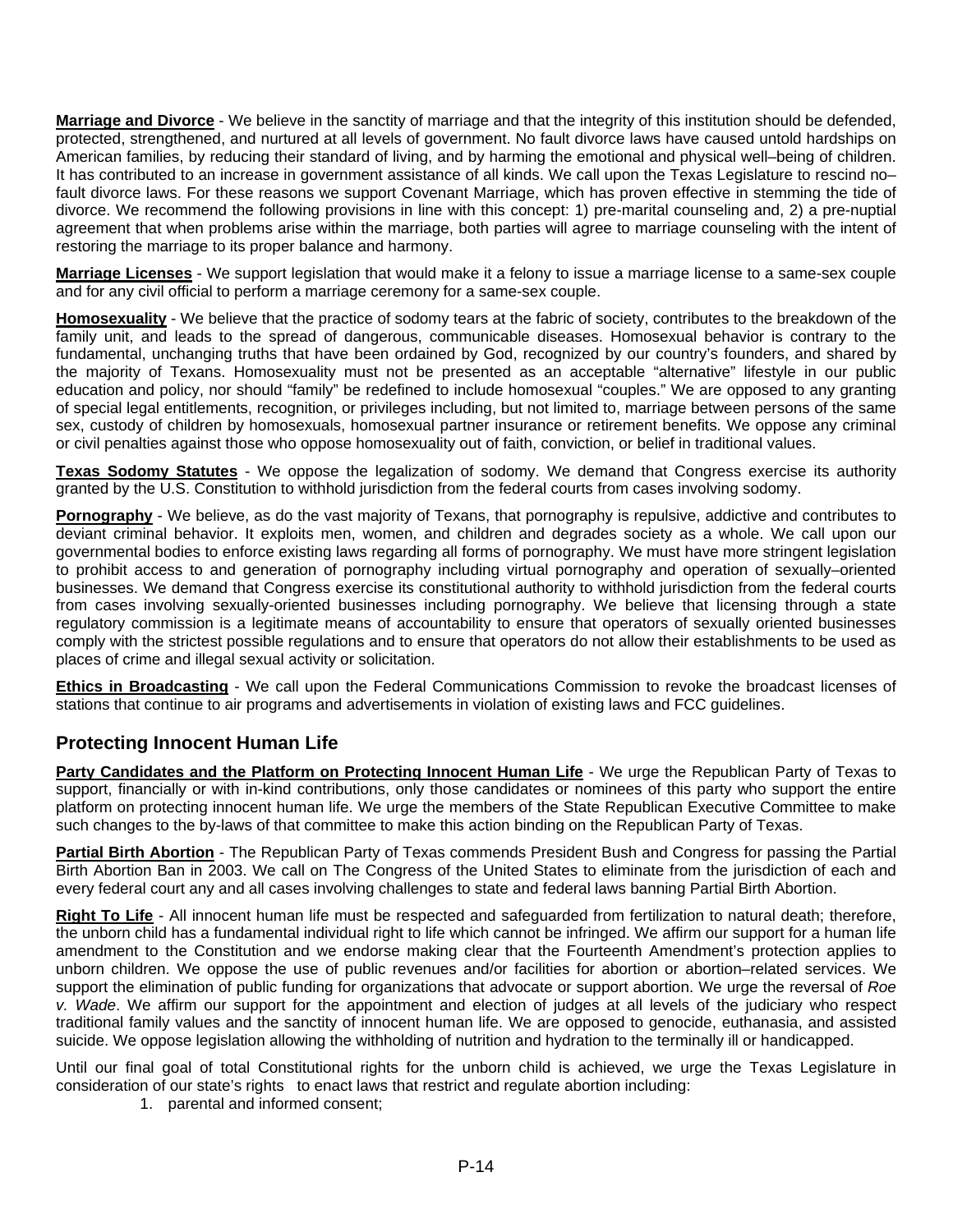- <span id="page-14-0"></span>2. prohibition of abortion for gender selection;
- 3. prohibition of abortion due to the results of genetic diagnosis
- 4. licensing, liability, and malpractice insurance for abortionists and abortion facilities;
- 5. prohibition of financial kickbacks for abortion referrals;
- 6. prohibition of partial birth and late term abortions; and
- 7. enactment of any other laws which will advance the right to life for unborn children.

**Choose Life** - We ask the Texas legislature to pass legislation giving pro-life Texans the opportunity to purchase "Choose Life" license plates.

**Parental Consent** - We call for the electoral defeat of all judges who through raw judicial activism seek to nullify the Parental Consent Law by wantonly granting bypasses to minor girls seeking abortions, and thereby thwarting the will of the Texas Legislature and people. We support the addition of a legislative requirement for the reporting of judicial bypasses to parental consent on an annual basis to the Department of State Health Services and such reports shall be made available to the public. We call on the Legislature to require parental consent for emergency contraception (referred to as the Morning After pill).

**Protection of Women's Health** - Because of the personal and social pain caused by abortions, we call for the protection of both women and their unborn children from pressure for unwanted abortions. We commend the Texas Legislature for the passage of the Woman's Right to Know Act, a law requiring abortion providers, prior to an abortion, to provide women full knowledge of the physical and psychological risks of abortion, the characteristics of the unborn child, and abortion alternatives. We urge the state government and the Department of State Health Services to ensure that all abortion providers are in compliance with this informed consent law and to ensure that all pregnancy centers and other entities assisting women in crisis pregnancies have equal access to the informational brochures created by the Department of State Health Services.

**Alternatives to Abortion** - We commend those who provide alternatives to abortion by meeting the needs of pregnant women and providing adoption services and support the government funding of such services. In order that all pregnant women may be aware of the alternatives to abortion in their community, we urge the Department of State Health Services to provide an adequate quantity of *The Woman's Right to Know Resource Directory* to any organization or entity in the state that works with pregnant women.

**RU 486** - We urge the FDA to suspend approval of RU-486 and oppose limiting the manufacturer and/or distributor's liability because this abortifacient drug has proven to be physically dangerous to women.

**Morning After Pill** – We oppose the sale, use, and dispensing of the "Morning After Pill", also known as emergency contraception, due to its potential to act as an abortifacient and its potential to endanger the life of the mother

**Gestational Contracts** - We believe that commercial surrogacy is a legal and ethical free-fall and the rental of a woman's womb makes child bearing a mere commodity to the highest bidder. We call upon the Texas Legislature to rescind House Bill 724 as passed by the 78th Texas Legislature.

**Unborn Child Pain Protection** - We support legislation that requires doctors to provide information to a woman who is twenty or more weeks pregnant about the nervous system development of her unborn child, information about the unborn child's ability to feel pain, and to provide pain relief for her unborn child in the tragic circumstance that she wishes to continue with the abortion.

**Unborn Victims of Violence Legislation** - We commend the federal government and the Texas Legislature for the passage of laws that recognize unborn children as secondary victims in crimes committed against pregnant women. We urge the State to ensure that the Prenatal Protection Law is interpreted accurately.

**Abortion Clinics** - We call for legislation that holds abortion clinics to the same health and safety standards, regulations, and inspections as other medical facilities and that subjects the clinics to the same risks of malpractice.

**Abortion Requirements for Hospitals** - We ask that the Texas Legislature pass legislation giving hospitals in Texas authority to refuse to perform abortions and that all levels of government refrain from requiring any hospital to perform an abortion.

**Conscience Clause** - We believe that doctors, nurses, pharmacists, any employees of hospitals and insurance companies, health care organizations, medical and scientific research students, and any employee should be protected by Texas law if they conscientiously object to participate in practices that conflict with their moral or religious beliefs, including but not limited to abortion, the prescription for and dispensing of drugs with abortifacient potential, human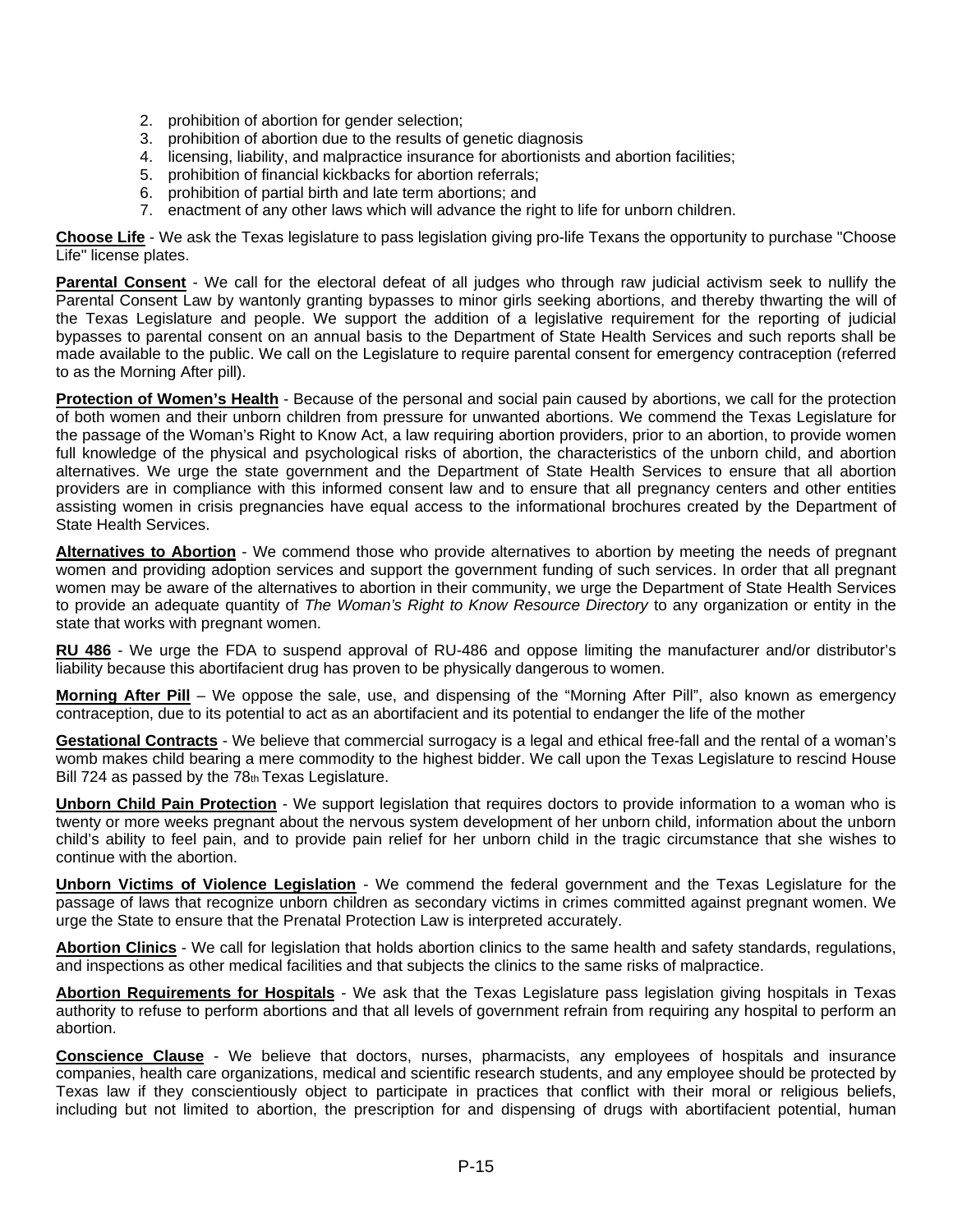<span id="page-15-0"></span>cloning, embryonic stem cell research, eugenic screenings, euthanasia, assisted suicide, and the withdrawal of nutrition and hydration. We call on the Texas Legislature to pass legislation to strengthen and clarify the current conscience clause in the Occupational Code to include the above-mentioned persons and practices.

**Fetal Tissue Harvesting** - We support legislation prohibiting experimentation with human fetal tissue and prohibiting the use of human fetal tissue or organs for experimentation or commercial sale. Until such time that fetal tissue harvesting is illegal, any product containing fetal tissue shall be so labeled.

**Stem Cell Research** - We commend the President for banning most government funding of human embryo stem cell harvesting. We oppose any legislation that would allow for the creation and/or killing of human embryos for medical research. We encourage stem cell research using cells from umbilical cords, from adults, and from any other means which does not kill human embryos. We oppose any state funding of research that destroys/kills human embryos. We encourage the adoption of existing embryos. We call for legislation to withhold state and/or federal funding from institutions that engage in scientific research involving the killing of human embryos or human cloning.

**Human Cloning** - Each human life, whether created naturally or through an artificial process, deserves protection. We confirm that somatic cell nuclear transfer (SCNT) is the process by which a human being is cloned, and that SCNT creates a unique human being with the same properties of a human embryo created through the union of sperm and egg. We seek a ban on human cloning for reproductive purposes (where a cloned human embryo, created through SCNT, is implanted in a womb and the human clone is birthed). We also seek a ban on research cloning (where a cloned human embryo, created through SCNT, is created, grown in the laboratory, and then destroyed when its stem cells are extracted for research purposes). Furthermore, criminal penalties should be created and experimenters prosecuted who participate in the cloning of human beings. No government or state funding should be provided for any human cloning.

**Patient Protection** – We support patients' rights by calling on the state legislature to amend the Advance Directive Act to establish due process of law and ensure that a physician's decision to deny life saving treatment against the patient's will or advance directive is not due to economic or racial discrimination or discrimination based on disability. We also support the passage of legislation to amend the Advance Directive Act by requiring hospitals intending or threatening to withdraw life-sustaining treatment against the patient's wishes or their advance directive to continue all treatment and care for such patients pending transfer to another facility.

**Gene Manufacturing** – We support a ban on research that alters human DNA in living human beings at any stage of life, including the altering of artificial, manufactured, and natural genes and chromosomes.

### **Protecting Our Children**

**Parental Rights and Responsibilities** - We believe that parental rights and responsibilities are inherent and protected by the United States Constitution. Local, state, or federal laws, regulations, or policies shall not be enacted that limit such rights in the rearing of both biological and adopted children, including: parental authority to discipline, choice of public or private education of children, parental right to observe their children's public school classes, access to all materials distributed and made available to children at school, access to their children's medical records, and parental notification or consent for any medical or surgical treatment including, but not limited to, contraception and abortion. We unequivocally oppose the United States Senate ratification of the United Nations Convention on the Rights of the Child, which would transfer jurisdiction over parental rights and responsibilities to international bureaucracies. The Party directs that legislation be introduced in the United States Congress to pass a Constitutional Amendment that would elevate parental rights from a "reserved right" to an "express provision" that is unalterable by treaty.

**Support of Parental Authority** - We support parental authority and the teaching of moral values in the home. We oppose school–based clinics and/or youth impact centers located at, sponsored by, or funded by any state agency or public school district, whether or not they dispense condoms and contraceptives or refer, aid, or advise minors to have abortions.

**Age of Consent** - We support raising the age of consent for consensual sex for all children to 18 years of age and oppose the lowering of the age of consent for any sexual activities.

**Child Care** - We oppose any government regulations that will adversely affect the availability, affordability, or the right of parents to choose childcare.

**Child Support and Visitation** - We support improvement and equity between responsible parents in child support, custody, and visitation, as well as the strengthening of laws designed to protect children from abuse. No parent/grandparent should be denied court ordered visitation, because of jurisdictional disputes between states. We also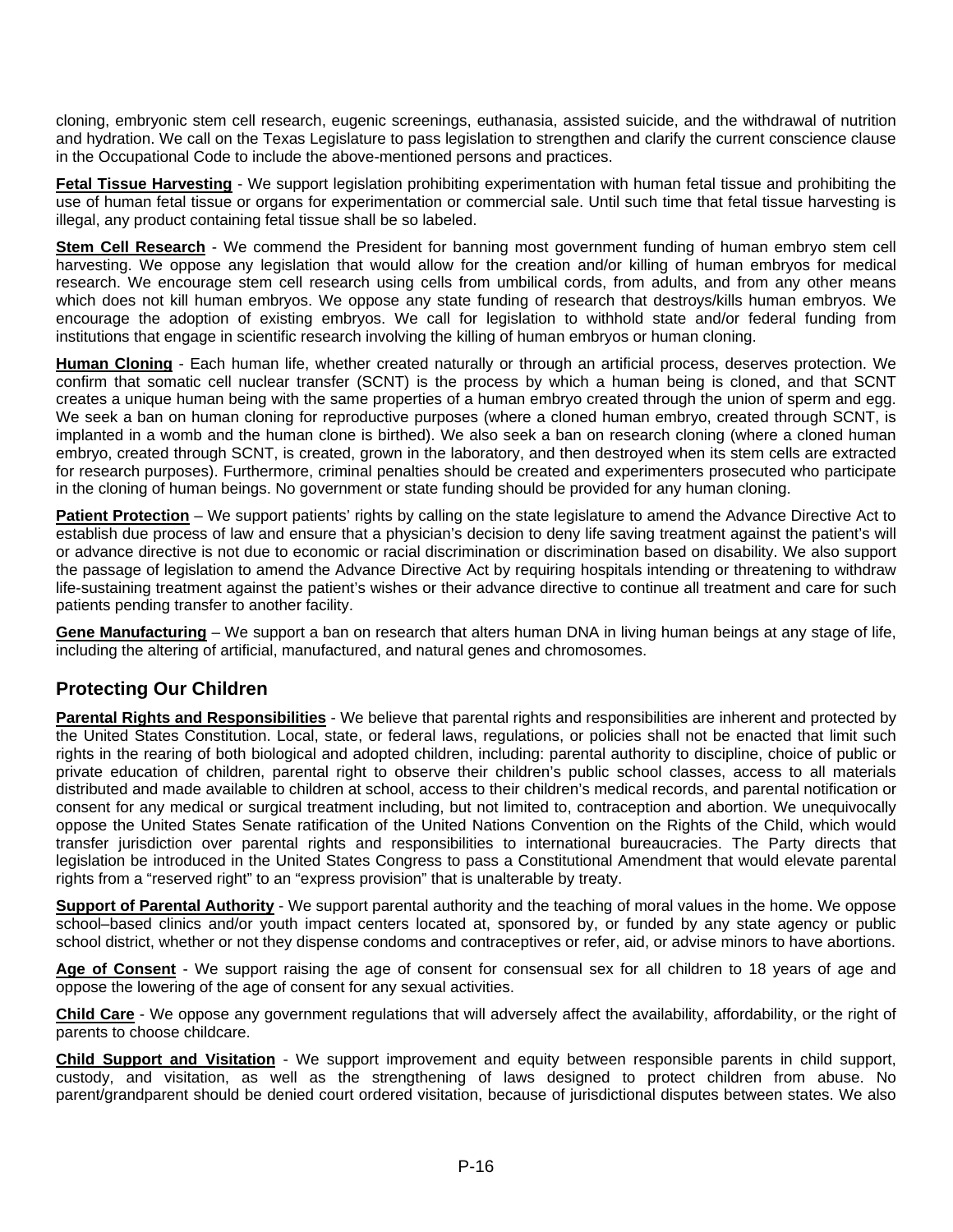<span id="page-16-0"></span>believe that no homosexual or any individual convicted of child abuse or molestation should have the right to custody or adoption of a minor child, and that visitation with minor children by such persons should be prohibited but if ordered by the court limited to supervised periods.

**Adoption** –We support reducing the time, bureaucratic interference with and cost of adoption in Texas. We support a law that assures the mother a choice of selecting a traditional home for her child at the time of terminating her rights for the purpose of adoption. We support private adoption agencies recruiting and training prospective adoptive parents and placing for adoption all children in the foster care system of Texas who are legally free for adoption. We oppose mandatory open adoption and adoption of children by homosexuals.

**Foster Care** - We support eliminating bureaucratic prohibitions on corporal discipline and home schooling in foster homes to help alleviate the shortage of foster parents.

## **Assisting Families to Self Sufficiency**

**Welfare Reform** - We believe that the State of Texas should continue to take steps to reduce the number of people on welfare and state welfare spending by enacting tough welfare reforms. We believe the current welfare system encourages dependency on government and robs individuals of their motivation and self–esteem. We support welfare reforms designed to break the cycle of dependency by requiring welfare recipients to work, learn, or train in exchange for their benefits. We believe that welfare benefits to the able–bodied should be limited to a period not to exceed two years. We call for welfare rolls to be checked against all prison population rolls nationwide, and any prisoners should be removed from the welfare rolls while they are incarcerated. We urge the office of the Attorney General to continue its stepped up efforts to collect child support owed for children on welfare and to consider privatization of child support collection in Texas.

**DFPS Accountability** - We support the appointment of local elected officials to review charges of abuse of discretion by the Department of Family and Protective Services with respect to intervention into the family unit. It is imperative that this local board have the authority to recommend appropriate corrective and disciplinary action as needed. We believe that only law enforcement officers may remove a child from his or her home or school when there is an immediate danger to the child's physical health or safety. All other removals of a child shall be pursuant to a court order. No child may be interviewed by the state without video or audio recording of the interview, and the recording shall become evidence. DFPS/CPS will require the tipster to identify themself by name and contact information to the agency. This information will be kept confidential, and the tipster will be notified by the agency that false information will be prosecuted and that false tips will be subject to a fine. A family shall have the right to learn of their accuser with a judicial order. Only findings determined in open court and by trial may be retained by the State.

**Social Security** - We support an orderly transition to a system of private pensions based on the concept of individual retirement accounts, and gradually phasing out the Social Security tax. We insist that Social Security benefits be non– taxable. To protect the Social Security System, its funds should not be co–mingled or spent with general revenues or invested in private or public corporate stock. We support Americans being allowed to purchase directly, and hold directly as part of their tax-deferred retirement and educational savings plans, United States Treasury obligations, personally managed investment accounts, and tax-free equities. Individuals, who qualify for Social Security benefits, including school teachers, should receive all of the benefits for which they are eligible without penalty. To protect freedom and privacy, government and private institutions should not require Social Security numbers as ID. Application for Social Security numbers should not be required before the age of consent.

**Government–Sponsored Gambling** - We continue to oppose government–sponsored gambling as a means of financing state government. Government–sponsored gambling has had a devastating impact on many Texas families. Moreover, we oppose any further legalization, government facilitation, or financial guarantees relating to any type of gambling including casino, riverboat, video lottery terminals (VLTs), slot machine, video keno, eight-liners, multi-state lotteries, and other games of chance including on Indian reservations. We support the repeal of the state lottery, and enforcement of existing laws and regulations related to gambling.

**Caring for our Citizens** - We urge the Texas State Legislature to:

- 1. continue operation of any of the existing Texas State Schools for the mentally disabled;
- 2. continue state operation of these schools;
- 3. increase training standards of current Texas State School employees; and,
- 4. maintain oversight to ensure efficient use of funding and quality of service.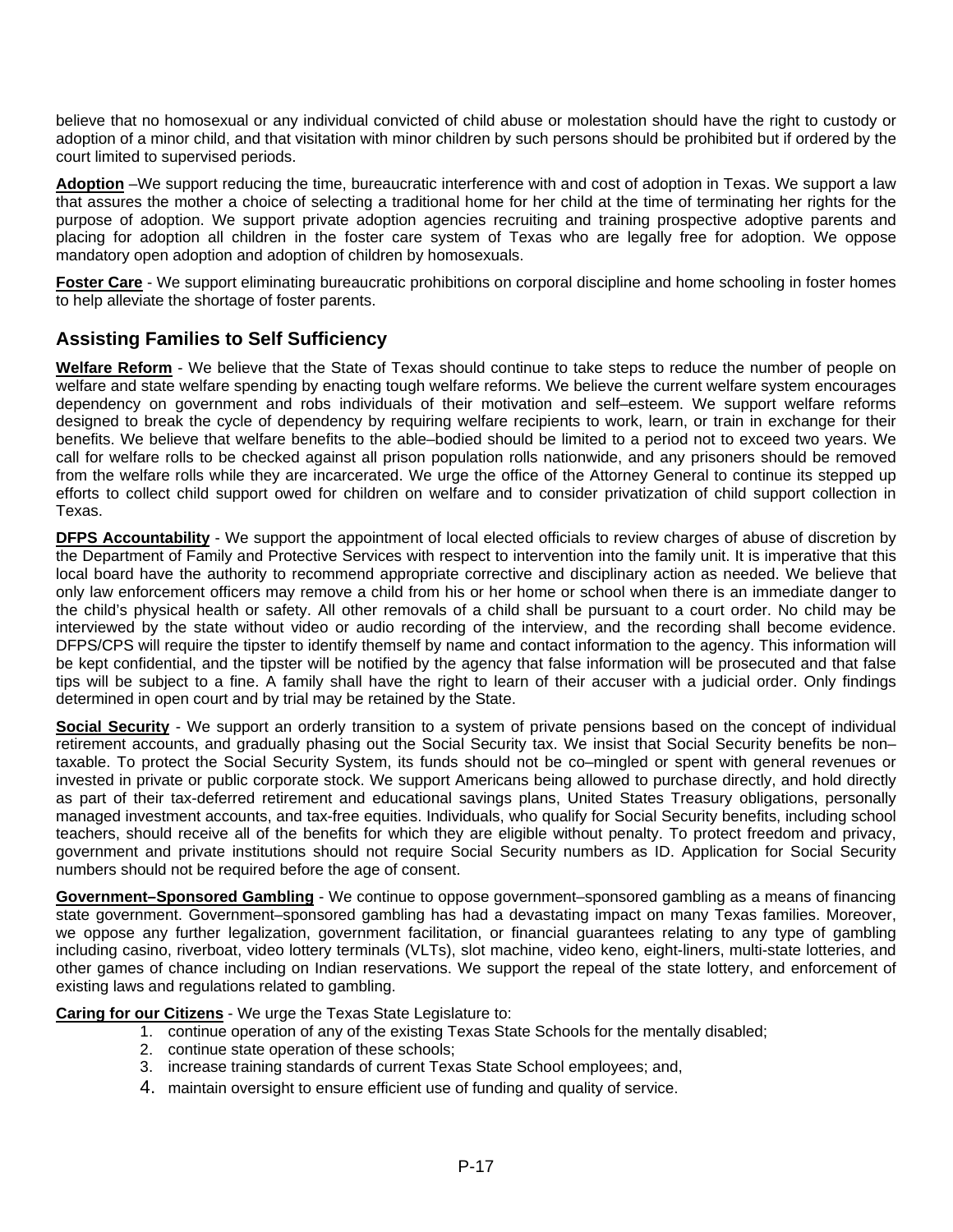## <span id="page-17-0"></span>**Empowering Families to Direct their Health Care**

**Health Care Choice** –We support market-based, private sector initiatives to improve the portability, quality and affordability of healthcare. We support consumer choice of providers. We encourage immediate expansion of medical savings accounts and other tax incentives that assist consumers.

**Competition in Healthcare** - In an effort to control ever-rising health care costs, we believe that free market principles and competition shall be encouraged in the health care sector, especially allowing each trained health care professional to practice to the extent of their education.

**Health Care and Nutritional Supplements** - We deplore any efforts to mandate that vitamins and other natural supplements be on a prescription–only basis, and we oppose any efforts to remove vitamins and other nutritional supplements from public sale. We support the rights of all Texas adults to have the unfettered choice to use nutritional and dietary supplement products. We strongly favor legislation recognizing legitimate alternative health care choices.

**AIDS / HIV** - We recognize that the preventable diseases of AIDS and HIV infection represent a threat to human health. We view with compassion all people infected with HIV. We call for appropriate levels of research to find a cure for the disease and ask that the government give full disclosure of the causes. However, because AIDS represents such a severe threat to both the health and economic well–being of our citizens, we insist that the epidemic be de–politicized and that as a society, we take all appropriate steps to protect our citizens from this epidemic. All people, no matter what disease they may contract, are worthy of deep respect as humans; however, behavior has personal and social consequences. We call upon the United States Public Health Service and all states to declare HIV a "dangerous, yet preventable, infectious, communicable disease." It should be legally reported in the same manner as any communicable disease. We oppose the needle exchange and bleach kit programs. We urge the return to the requirement of blood testing in order to obtain a marriage license with the previous reporting responsibilities to prevent the spread of dangerous, infectious, and communicable diseases.

**Americans with Disabilities Act** - We support amendment of the Americans with Disabilities Act to exclude from its definition those persons with infectious diseases, substance addiction, learning disabilities, behavior disorders, homosexual practices and mental stress, thereby reducing abuse of the Act.

**Immunizations** - We believe all adult citizens should have the legally protected right to conscientiously choose which vaccines are administered to themselves or their minor children without penalty or discrimination for refusing a vaccine. We oppose any medical record computer database or registry that would store personal identifiable records on citizens without their written consent.

### **Educating our Children**

**Parental Rights in Education** – The right of parents to raise and educate their children is a fundamental right. Parents have the legal right to withdraw their child from a special education program or bilingual education at any time. We urge the Legislature to enact penalties for violation of parental rights in Chapter 26 of the Texas Education Code.

**Local Control –** The Party supports the concept of choice in public education and believe that quality education is best achieved by encouraging of parental involvement, protecting of parental rights, and maximizing local control of public schools. We believe district superintendents and their employees should be made solely accountable to their locally elected boards. We support sensible consolidation of local school districts.

**State Board of Education –** We support an elected State Board of Education (SBOE) with authority over the Texas Education Agency, selection and termination of the Commissioner of Education, and textbook adoption. The SBOE must retain constitutional authority over the governance of the Permanent School Fund. We urge the state to offer subject-area teacher certification without additional educational requirements for individuals who hold a baccalaureate in their field or professionals who have equivalent life experience in a field. We call on the Texas Legislature to repeal Article 5, Section 5.01; and that the legislature instead to work within the established framework of the Texas Education code and the authority of the State Board of Education to enact any academic changes sought by the Texas Legislature to develop a college readiness component in the required curriculum of the state's essential knowledge and skills standards as developed and overseen by the elected SBOE.

**Textbooks and Curricula –** We believe the SBOE must have sole authority over textbook content and state adoption and that the process must include public participation through public hearings. We urge the Legislature to act in 2007 to give the State Board of Education authority to establish textbook adoption standards.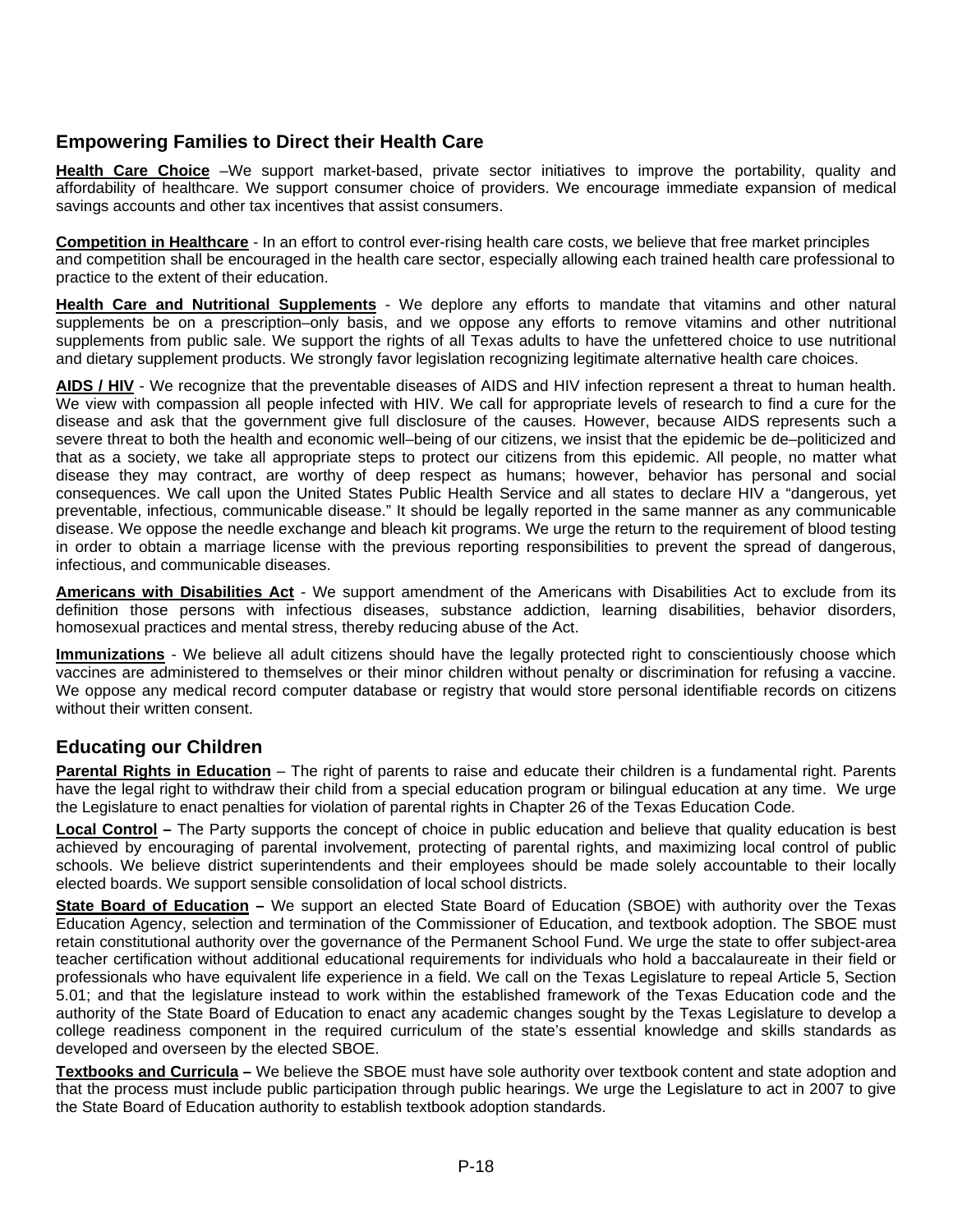<span id="page-18-0"></span>**Parental School Choice –** We encourage the Governor and the Texas Legislature to enact child-centered school funding options – which fund the student, not schools or districts – to allow maximum freedom of choice in public, private or parochial education for all children. This measure could only be considered upon passage of a state constitutional amendment that prohibits imposition of state regulations on private and parochial schools.

**Funding of Education –** Educating Texans is a priority to Texas taxpayers. In order to prioritize education spending, it is necessary to maximize the percentage of school funds that are directed toward instructional purposes.

We urge the Texas Legislature to:

- 1. 1. direct expenditures to academics first (books, desks, and teachers), then to non-academic activities if there are funds remaining,
- 2. 2. provide full funding for state imposed mandates on local school districts,
- 3. 3. not increase state taxes for funding of schools,

**U.S. Department of Education –** The Federal Government has no constitutional jurisdiction over education. We call for the abolition of the U. S. Department of Education and the prohibition of the transfer of any of its functions to any other federal agency.

**Private Education –** We believe that parents have the fundamental right and primary responsibility for educating their children, and the state should not have the power to force any parent or guardian to send their children to public school. We believe that parents or guardians may choose to educate their children in a private school without government interference of any type, be it through definition, regulation, accreditation, licensing or testing. Home education is legally recognized as private education. The courts of Texas have upheld the fundamental right of parents to teach their children at home (Leeper v. Arlington) without regulation, and we call on Texas legislators to oppose any restriction or regulation of this parental right.

We call on the Texas Legislature to adopt legislation that will require cities and counties to exempt private school students from daytime curfew ordinances, as they are exempt from the Compulsory Attendance Laws.

We also call on the Texas Legislature to adopt legislation requiring University Interscholastic League (UIL) to open participation to private schools and move back to the original mission of the UIL to pursue those activities for the betterment of all the students of Texas.

**Government Regulation of Religious Institutions** – The state should have no power over the licensing of clergy or religious institutions for training clergy. The curriculum, faculty, and boards of religious institutions should be determined only by the institution. We call on the State to withdraw all imposed regulations.

**Sex Education –** We recognize parental responsibility and authority regarding sex education. We support policies that mandate parental notification and consent before any sex education course or program is presented to their child. Parents must be given an opportunity to review the material prior to giving their consent. To build strong and lasting relationships, we support the requirement that schools teaching sex education must teach directive abstinence until heterosexual marriage with an uninfected person as the only safe and healthy means of preventing sexually transmitted diseases and pregnancies among unwed students. We believe programs should teach the physical and emotional risks of abortion specified in State law and rules. We oppose programs that advocate or legitimize pre-marital sexual activity, advocate condoms and birth control use by unmarried minors, advocate abortions, and condone homosexual, bisexual, and transgender acts and/or lifestyles, and elevate minors' rights to make sexual and health care decisions equivalent to their parents. Sex education classes, if conducted, should be separated by sex. We oppose the use of any materials from Sexuality Information and Education Council of the U.S (SIECUS).

**Early Childhood Development –**We believe that parents are best suited to train their children in their early development years (ages 0 through 5) and oppose mandatory pre-school and Kindergarten. We urge Congress to repeal governmentsponsored programs that deal with early childhood development, and phase them out as soon as possible.

**Children with Special Needs** – We advocate equal educational opportunity for all students and the requirement that children with special needs be educated commensurate with their abilities.

**Classroom Discipline –** We recognize that safety and order are prerequisites for an environment conducive to education for both the student and the teacher. We therefore recommend that local school boards and classroom teachers be given more authority to deal with disciplinary problems. We urge the Texas Legislature, Governor, Commissioner of Education and State Board of Education to remind administrators and school boards that corporal punishment is effective and legal in Texas.

**Support for Classroom Teachers –** We commend the many excellent teachers in Texas and continue to support quality education by: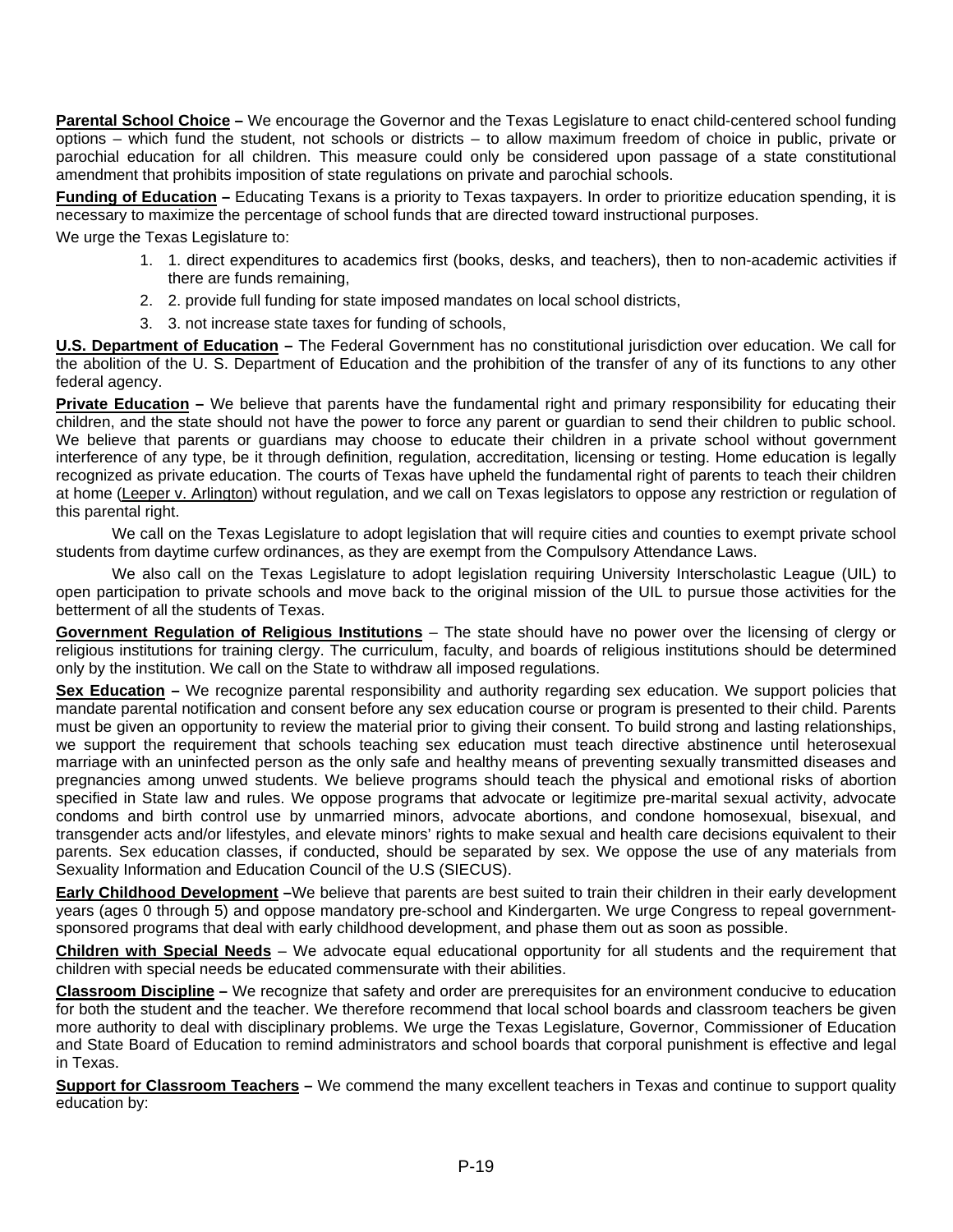- <span id="page-19-0"></span>1. recognizing the need to maintain and attract competent professional teachers in the classrooms of Texas public schools so that every student receives the best possible education;
- 2. recognizing the need for teacher involvement in educational planning and program development for the betterment of education at the local level;
- 3. recognizing the need to minimize administrative reports and excessive paperwork;
- 4. supporting teacher incentives through monetary and recognition rewards; and
- 5. empowering teachers and administrators to remove disruptive students from a classroom or campus for a first-time offense.

**Traditional Principles in Education –** We support school subjects with emphasis on the Judeo-Christian principles upon which America was founded and which form the basis of America's legal and its political and economic systems.

**Multiculturalism** –We favor strengthening our common American identity and loyalty instead of multiculturalism that emphasizes differences between racial and ethnic groups.

**Basic Standards –** We favor improvements on the quality of education and a return to the traditional basics of reading, writing, and arithmetic with sufficient discipline to ensure learning. We support standardized testing to ensure minimal standards are met, but discourage the inordinate amount of time being forced upon teachers and students for statemandated standardized test preparation to the detriment of basic academic instruction.

**Social Promotion –**We believe the school children of Texas should master basic, minimum skills before advancing to the next grade level.

**Knowledge-Based Education –** We believe the primary purpose of public schools is knowledge-based education not job training. We support knowledge-based curriculum standards and tests. We support continuing current successful career and technology programs, such as those established by the Perkins Act that include youth leadership organizations. We oppose mandatory career training.

**School Surveys and Testing –** We believe that public schools should be required to obtain written parental consent for student participation in any test or questionnaire that surveys beliefs, feelings, or opinions in the areas of sexual activity, religion, political persuasion or other areas of morality. Public schools should be required to allow prior parental viewing of any test or materials to which their children are exposed.

**Bilingual Education –** We demand the abolition of bilingual education as it currently exists in Texas. We believe that the best method is an "English Immersion Program." All students must pass recognized standard tests that verify each student's English ability for their grade level before advancing.

**Educational Entitlement** – We encourage legislation that prohibits the enrollment and education of children whose parents are unlawful residents in the United States. We do not believe there is any entitlement for these children to receive pre-school, elementary, secondary, or post-secondary educational services paid for by American taxpayers.

**Religious Freedom in Public Schools –** We urge school administrators and officials to inform Texas school students specifically of their First Amendment rights to pray and engage in religious speech, individually or in groups, on school property without government interference. We support and strongly urge Congress to pass a Religious Freedom Amendment, which provides: "Neither the United States nor any State shall prohibit student–sponsored prayer in public schools, nor compose any official student prayer or compel joining therein." We urge the Texas Legislature to pass legislation which ends censorship of the discussion of the role of religion in our founding documents, and encourage reading and discussing those documents in our public schools.

**Theories of Origin –** We support the objective teaching and equal treatment of scientific strengths and weaknesses of scientific theories, including Intelligent Design. We believe theories of life origins and environmental theories should be taught as scientific theory not scientific law; that social studies and other curriculum should not be based on any one theory.

Pledge of Allegiance in Public Schools – We believe that students should be taught flag etiquette and should be led on a daily basis in the Pledge of Allegiance, the Texas pledge, the national anthem and patriotic songs to ensure that the loyal and patriotic spirit of Texas' and of America's heritage is preserved.

**Higher Education –** We reaffirm its support of local and regional institutions of higher learning (public, private and parochial). We advocate a single standard for college admission for all students based on merit and ability without regard to the school from which they graduated or class standing. Texas students should be given acceptance priority over outof-state or foreign students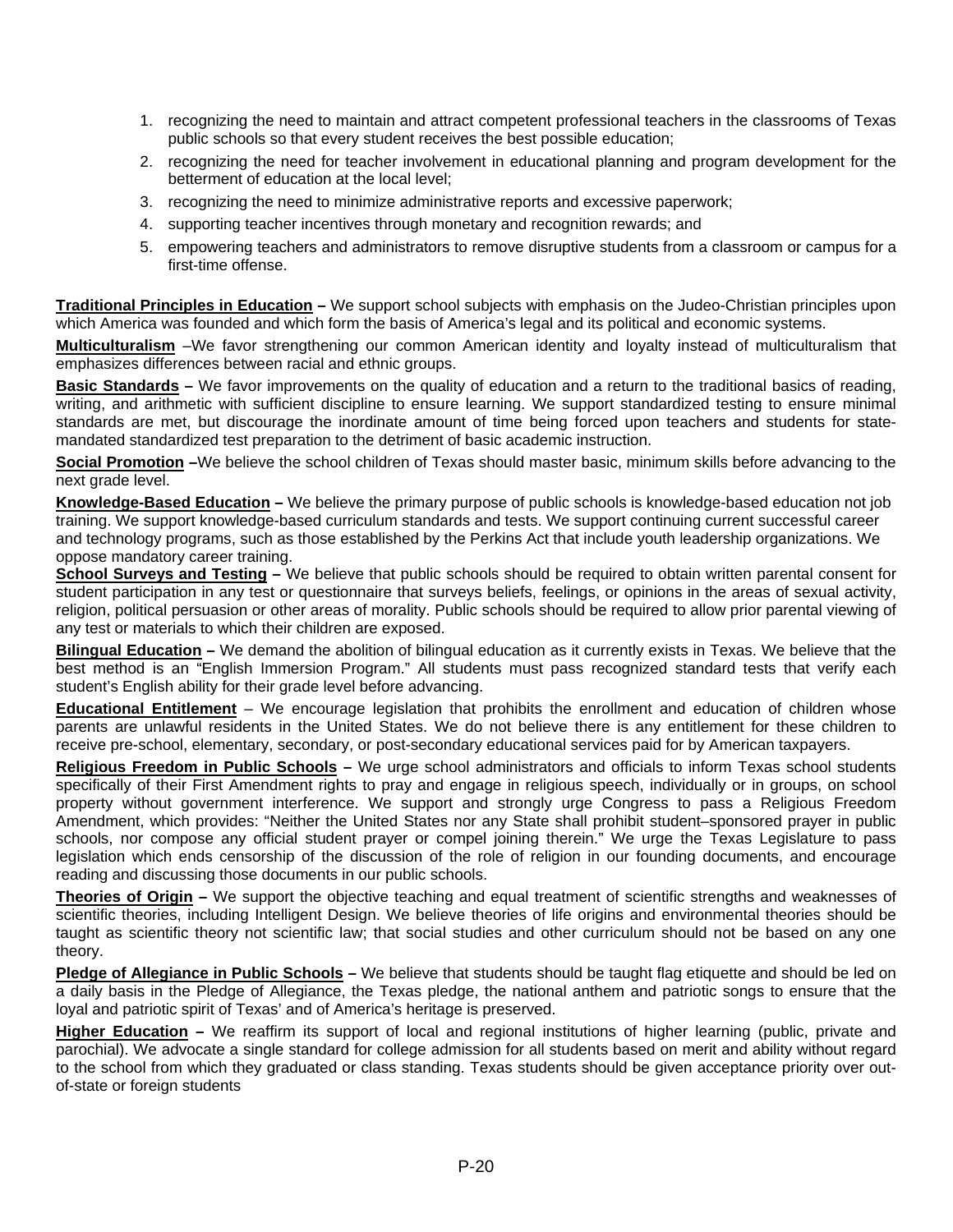<span id="page-20-0"></span>We call on the Texas Legislature to adopt legislation that will ensure the state-supported grants and scholarships be made available to all Texas high school students, including privately educated students.

**Gambling and Education –** We strongly oppose gambling, in any form, as a means to fund education.

**School Health Care** – We call upon Texas legislators to prohibit reproductive health care services, including counseling, referrals, and distribution of condoms and contraception through public schools. We support the parents' right to choose, without penalty, which medications, including psychotropic and Ritalin, are administered to their minor children. We oppose medical clinics located on school property and their provision of healthcare to students without parental consent. **School Transportation Safety** – We support the mandatory installation and use of seat belts and safety glass on school buses and any and all vehicles which transport children.

# **Promoting Individual Freedom and Personal Safety**

### **Individual Freedom**

**Right To Keep and Bear Arms** - The Party calls on the Legislature and the Congress to repeal the "Brady Law" and all other laws under their jurisdiction that infringe on the right to bear arms and to reject any monitoring of gun ownership, excessive taxation or regulation of making and selling of guns and ammunition. We support a ten year minimum mandatory sentence without parole for felonies, other than state jail felonies, committed with firearms. Stiff penalties should be enacted for frivolous lawsuits against legitimate firearms manufacturers. We believe it is the responsibility of all gun owners to safely store and operate their firearms. We support the Right-To-Carry Reciprocity Act. We urge the Legislature to amend state law to ensure that the Castle Doctrine is fully implemented.

**Freedom of Access Act –** We urge repeal of the Freedom of Access to Clinic Entrances Law. We insist that those who assault peaceful protesters acting under the Constitution be vigorously prosecuted. Picketing and literature distribution are not organized crimes and do not fall under the RICO Act.

**Christian Nation –** America is a Christian nation, founded on Judeo-Christian principles. We affirm the constitutional right of all individuals to worship in the religion of their choice.

**Safeguarding Our Religious Liberties –** We affirm that the public acknowledgement of God is undeniable in our history and is vital to our freedom, prosperity and strength as a nation. We pledge to exert our influence toward a return to the original intent of the First Amendment and dispel the myth of the separation of church and state.

**Religious Institutions –** The church is a God-ordained institution with authority separate from government. We call on Congress to sanction any foreign government that persecutes its citizens for their religion.

**Texas Capitol Chapel** – The Republican Party of Texas urges the Governor, Lt. Governor and Speaker of the House as members of the five member Preservation Board, to make a motion and to vote to restore the Chapel in the Capitol as it existed before the restoration of the Capitol.

**Faith-Based Opportunities** – We encourage the Legislature to increase the ability of faith-based institutions and other organizations to assist needy individuals and families and to reduce the regulation of such organizations.

**Electronic Privacy** – We believe all law-abiding citizens should be free from government surveillance of their electronic communications except in cases directly involving national security. This includes any government mandate of trap door encryption standards. Except for non-citizens, we further oppose any government effort to implement a national ID program, including federalization of driver's licenses.

**Personal Confidentiality** – The necessary dissemination of any personal information among government entities must be safeguarded as required by statute with the threat of criminal penalties. Legislation should provide redress to any individual denied service for refusing to provide such information.

**Equality of All Citizens** – We deplore all discrimination based on religion, race, color, national origin, gender, age or physical disablement. We also deplore forced sensitivity training and urge repeal of any mandate requiring it. We urge the immediate repeal of the Hate Crimes Law, which is unnecessary and unconstitutionally creates a special victims class. We believe all federal laws apply equally to all branches of government just as they apply to all citizens.

## **Protecting Citizens from Crime**

**Prison Reform** – We believe our prison systems should emphasize protection of society and punishment of offenders, ever mindful of their human rights. The state should assist offenders who desire reform. Prisoners should be required to perform meaningful work. Prisoners should not have access to private information of any citizen. We support alternative methods of prison administration. We support legislation prohibiting prisoners from initiating frivolous lawsuits. No extraordinary medical care, including organ transplants or body part replacement, should be performed on prisoners at taxpayer expense; nor should convicts be given preference over other people in medical care.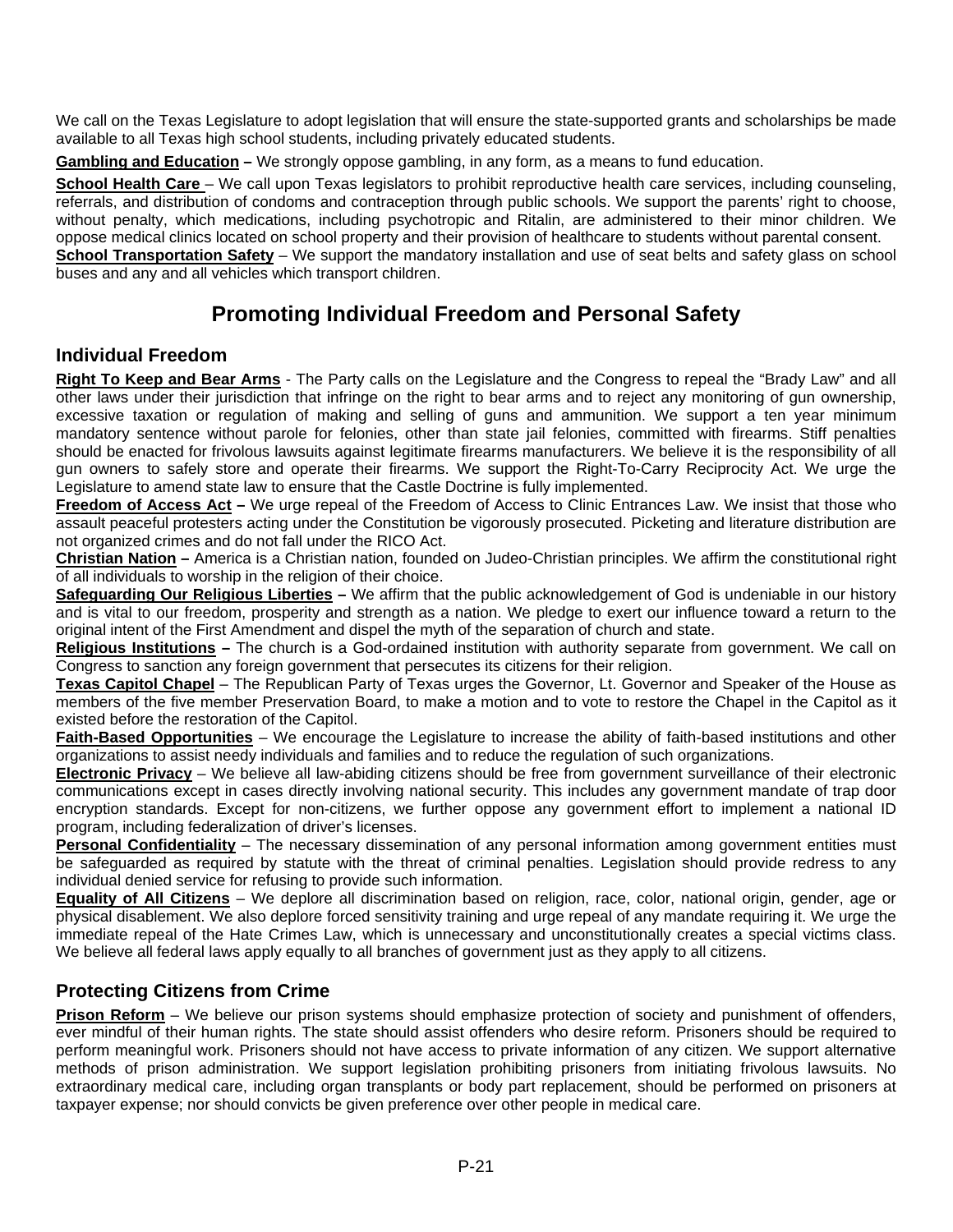<span id="page-21-0"></span>**Sentencing Reform** – We urge parole boards to administer punishment according to the intent of the sentencing courts. We also call for disclosure:

- 1. to juries of their rights and powers.
- 2. of prior convictions of the defendant.
- 3. About "truth in sentencing" by instructing juries on the actual time likely to be served before parole.

We believe punishment should be assessed in proportion to the crime and should be a deterrent. We support imprisonment for life without parole for habitual felons. We believe courts should be able to minimize sentences and that any such minimum should not be altered by parole procedures. We believe convicted criminals should make restitution to their victims. We believe a minimum education level be established by law for all parolees. No inmate with a history of drug abuse should be eligible for parole until he has successfully completed a treatment program. We encourage law enforcement to root out sources of drug supply in addition to focusing on street dealings.

**Crime Shouldn't Pay** – No convicted criminal should be allowed to profit from the sale of rights to their story for books, movies, etc. while incarcerated, on parole, or on probation.

**Capital Punishment** – We believe that properly applied capital punishment is legitimate, is an effective deterrent, and should be swift and unencumbered. When applied to the crime of murder, it raises the value of human life.

**Juvenile Justice** – We encourage continuation of juvenile justice reforms, including private programs, "boot camps," trying juveniles as adults when appropriate; consideration of a person's juvenile conviction record in any prosecution of that person as an adult; and expansion of the determinate sentencing statute to include all aggravated offenses. We condemn incarcerating juveniles and adults in the same facility.

**Child Abuse** – We recognize the family as a sovereign authority over which the state has no right to intervene, unless a parent or legal guardian has committed criminal abuse. Child abusers should be severely prosecuted. However, we oppose actions of social agencies to classify traditional methods of discipline as child abuse. However, we support enactment of a homicide-by-abuse statute that provides punishment for abusing a child to death without intention of killing the child. We support requiring publicly funded private agencies to comply with laws requiring reporting of instances of any kind of abuse as a condition of receiving such funding.

**Unborn Victims of Violence** – We believe a person who injures or kills an unborn child should be subject to criminal and civil litigation, whether the child dies in the womb or is born alive.

**Sexual Assault** – We believe that rape is a heinous crime for which punishment options should include death. Adults convicted of sexual molestation of a minor should receive mandatory prison sentences without probation or parole. We support increasing the penalty for failure to report child sexual assault cases, and we urge district attorneys to vigorously prosecute such failure. We urge the Legislature to eliminate from the child sexual assault law the "affirmative defense" when there is less than 36 months of age difference.

**Child Predators** – We call on the Legislature to enact a Jessica's Law similar to those passed in Louisiana, Florida and Arizona to ensure that Texas statutes meet or exceed the minimum requirements of the original Jessica's Law.

**Addictive Behaviors** – We recognize that addictive substances and pornography are dangerous and affect all of society. We encourage state and federal governments to severely prosecute illegal dealers and manufacturers. We urge Congress to discourage foreign export of such substances into our country. Faith based rehabilitation programs should be utilized in place of incarceration when possible. We oppose legalization of illegal drugs. We support an effective abstinence-based educational program for children. We oppose any "needle exchange" program. We call for vigorous enforcement of our DUI laws, whether intoxication is by alcohol or other drugs, and mandatory jail sentences for repeat offenders.

**Property Seizure Without Due Process** – We oppose confiscation or seizure of private property without due process. Furthermore, to discourage institutional greed and a false sense of fiscal independence from the citizenry, neither law enforcement agencies nor their parent organizations should be allowed to reap any financial benefit from such seizures. **Speed Limits** – We support highway speed limits based on safety standards only.

## **Strengthening the Economy of Texas and America**

#### **Government Spending**

**Fiscal Responsibility** – The State Legislature has consistently spent surplus revenues on new programs and services rather than returning excess tax revenues back to the taxpayers. The Party urges our state and federal legislators to exercise fiscal responsibility by reducing spending. We endorse the appointment of a commission comprised of Texas citizens and business owners to identify cost savings and reductions in state government. The Party also supports a "cap" on government spending at all levels (local, state, and federal), adjustable based only on average family income and population growth or decreases.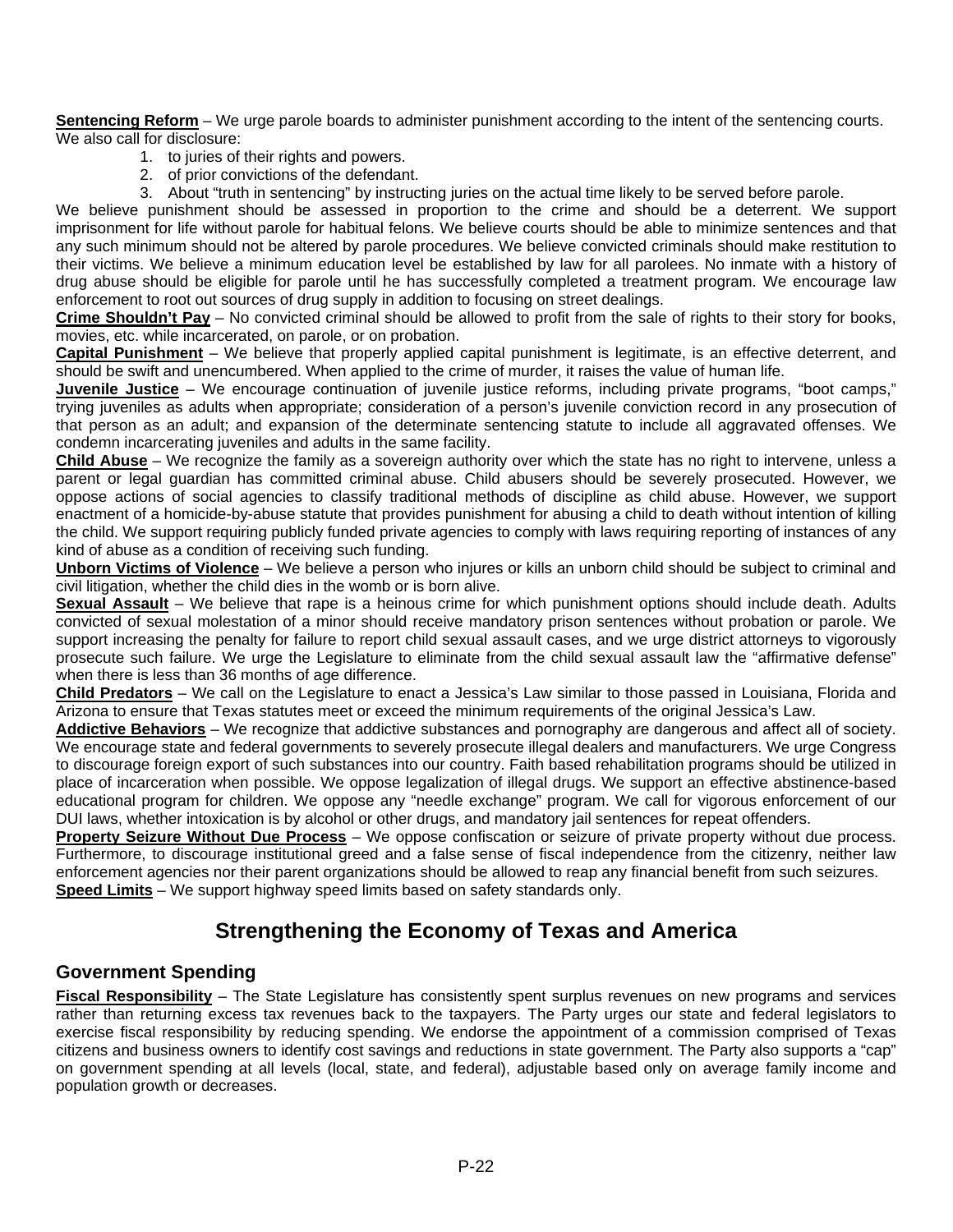<span id="page-22-0"></span>**Unfunded Mandates** –We oppose all unfunded mandates by the federal and state governments. The effect of mandating services without funding is a tax increase for local government.

**Downsizing the Federal Government** – We support the downsizing of the federal government in order to re-establish states' rights guaranteed by the Tenth Amendment of the United States Constitution. We further support the abolition of federal agencies involved in activities not delegated to the federal government under the original intent of the Constitution Furthermore, any bill or joint resolution that is passed by Congress that provides for the establishment of a new Federal program should contain a provision that eliminates one or more current Federal programs of equal or greater cost.

**Balanced Budget** – We support full disclosure of all "on" and "off" budget spending. We demand that our federal legislators vote only for balanced budgets, and that the Social Security Fund never be used to balance the budget. In case of a budget surplus, it should never be used to increase spending. We also support zero-based budgeting.

**Government Services** – We support privatization of most government services. Public funds should not be used to fund or implement any private projects such as high–speed rail, sports stadiums or space exploration.

Waste and Fraud in Government Contracts – We are opposed to waste and fraud in government contracts and recommend the Attorney General of the United States investigate fraud and misuse of government funds in government contracts prosecuting those found to be responsible. We also believe that all government contracts should be awarded by competitive bids. We also support the repeal of the Davis Bacon Act. We encourage the government to follow fair business practices.

**Congressional Retirement System** – We recommend that the Congressional retirement system be abolished.

**Congressional Pay Raises** – We support the elimination of the independent pay raise committee and recommend that all pay raises must be passed like all other bills. We support the separation of congressional pay raises from the pay raises of all other government officials in order that they be voted on as separate bills with a recorded roll call vote.

**Faith-Based Charities** – We oppose any restrictions by the IRS or any other government rules on taxpayer contributions to faith-based charities. We support new incentives to encourage more faith-based charitable contributions from all U.S. taxpayers, corporate and individual.

**Aid to Foreign Nations** – We oppose aid to any foreign nation that denies its citizens' religious freedoms.

**Repeal of Fee Award Act** – We support the repeal of the Civil Rights Attorneys' Fee Awards Act, which pays attorneys fees to sue the government and to suppress freedom of religion.

**Corporate Welfare/Business Subsidies** – We do not support governmental subsidies, tariffs, bailouts, or other forms of corporate welfare that are used to protect and preserve businesses or industries that have failed to remain relevant, competitive, and efficient over time. The cost of such corporate welfare becomes the burden of the tax-paying public. We encourage our government to allow a free market economy to prevail both domestically and internationally.

**Sunset Laws** – We support a mandatory sunset law for the State of Texas that would automatically terminate all agencies or programs if they are not re-enacted by the Legislature every ten years. We also support the establishment of a sunset policy for federal agencies patterned after the Texas Sunset Law.

**Teacher Insurance Funding** – We oppose the state's taking over the responsibility of providing insurance for public school employees. These employees are not employees of the state, but of the local school districts. The benefits and the costs of providing those benefits should be determined and paid for by the employer of those employees, the local school district, which ultimately is responsible to the local community for its actions.

**Government Lobbying** – We support legislation that opposes the hiring of lobbyists paid for by any tax dollars.

**Budget And Appropriations Process** – We believe that much of the tax and spend problem in our country is the unethical manner in which the budgeting and appropriations processes are mismanaged. We demand that Congress institute reforms that eliminate the unethical politicization of appropriations. We are opposed to the trading of votes based on pork sharing and promises of financial and other help during reelection campaigns. We oppose the awarding of funds by state government departments to programs of their choice without legislative approval and call for the Public Health Committee of the Texas Legislature to reevaluate and closely monitor the state and federal funds awarded by the Texas Department of Health.

**Rural and Volunteer Fire Departments** – We call upon the Texas Commission on Fire Protection to recognize the need for, and contributions of, rural fire departments, and to refrain from limiting their effectiveness by imposing unreasonable and unfunded mandates upon them. We also call upon Congress to overturn the rules of the U. S. Department of Labor restricting volunteerism by paid firefighters and emergency medical technician personnel.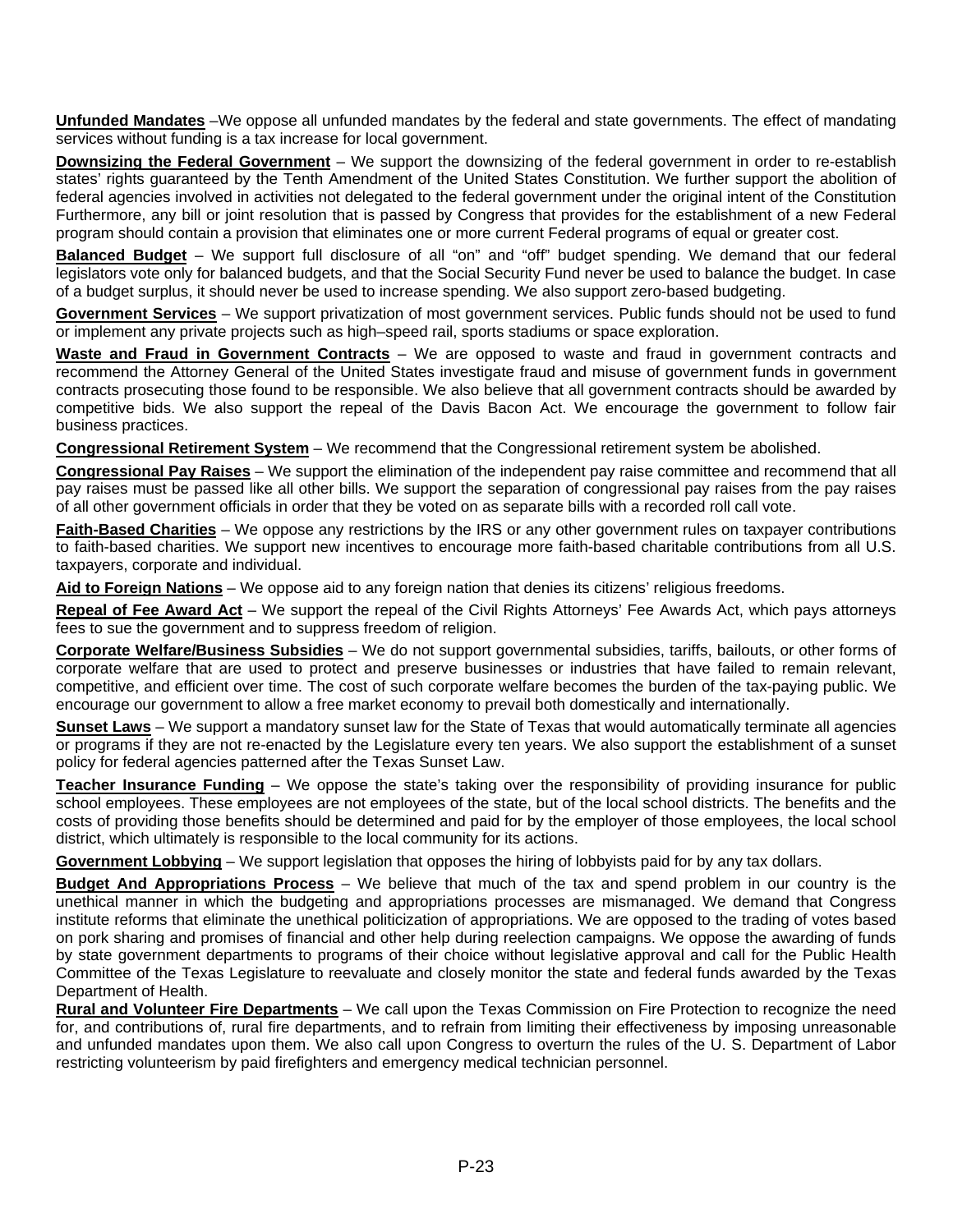### <span id="page-23-0"></span>**Tax Burden**

**Federal Tax Reform** – Federal tax reform is required and any reform should support free enterprise, economic growth, be simple and fair and support job retention in the United States. The Internal Revenue Service is unacceptable to U. S. taxpayers! We urge that the IRS be abolished and the Sixteenth Amendment to the U.S. Constitution be repealed. We further urge that the personal income tax, inheritance (death) tax, gift tax, capital gains, corporate income tax, and payroll tax be eliminated. We recommend the implementation of a national retail sales tax, with the provision that a two-thirds majority of the U.S. House and U.S. Senate is required to raise the rate. Such reforms will encourage investment and economic growth. Such a sales tax plan must ensure that no one in America pays taxes of any kind on the necessities of life, ensuring opportunity and quality of life for low- and fixed-income Americans. We believe every tax at every level should be a separate and clearly visible billing to the taxpayer, regardless of type of tax, and of calculation method, so we support tax visibility in all forms.

**Tax deduction for private, parochial and home school** – We support a Federal Tax deduction for expenses incurred for private, parochial and home schooling.

**Maintain Home Mortgage Deduction** – We support the unlimited deduction of home mortgage interest for Federal Income Taxes.

**Permanent Tax Cuts** – We urge Congress to make permanent the recent income tax reductions. We further commend Congress for extending the tax reductions.

**Telecommunications** – We support the removal of regulatory roadblocks to greater investment in telecommunications infrastructure that would better serve Texas consumers and businesses and enable Texas consumers and businesses and enable Texas to compete with other states.

**State Tax Reform** –We believe that Texans are overtaxed and strongly urge the legislature not to create any new tax or to increase any current taxes or fees. Specifically, we strongly oppose the creation of a state income tax or a state property tax – even to pay for education. We support a constitutional amendment providing a two thirds (2/3) super majority of both houses before any taxes or fees could be increased.

**Business Tax** - We urge a timely review of HB3 of the 79<sup>th</sup> 3<sup>rd</sup> called session for its effect on business and support amendment to the passed bill to ensure fairness and effectiveness.

**Sales Tax and Tax Visibility** – We believe every tax at every level should be a separate and clearly visible billing to the taxpayer regardless of the tax type or calculation method**.** We believe that a sales tax is the most visible, the most stable, the most equitable and the most simple for the taxpayer.

**Property Taxes** – The Republican Party of Texas is in favor of abolishing property taxes. Until ad valorem taxes are abolished, we recommend that property valuations be fixed for a period of not less than three years following each revaluation. We believe that the Appraisal Boards should be elected by the people, and call for four board members to be elected by Commissioners Court precinct and one board member elected county-wide.

**Appraisal Cap –** We support capping the annual increase in property appraisals at 3%.

**Internet Taxation** – We oppose any taxation of the internet or internet services.

**Tolls on Existing Roads** - We oppose tolls charged for traversing previously toll free roadways and disallow continued tolls except for maintenance on existing toll roads already paid for.

### **Domestic Energy**

**Support of the Domestic Energy Industry –** Recognizing the importance of energy to the national security of the United States of America, the foundation of our National Energy Strategy must be a competitive domestic oil and gas industry. Federal tax and regulatory policies are destroying the independent sector of this industry. Regulation and rulemaking must be done on a cooperative, rather than an adversarial basis, preserving jobs and the economy while promoting environmental preservation. We encourage the Congress to:

- 1. repeal all provisions of the alternative minimum tax that treat intangible drilling costs as a tax preference item;
- 2. repeal the crude oil and gas severance and production taxes to help stimulate the Texas economy and enhance Texas production;
- 3. stop the promulgation of unnecessary environmental legislation or regulation that causes domestic oil production to be economically not feasible or disrespects private property rights;
- 4. support technological development of environmentally safe uses of nuclear, coal and biomass for our national energy needs; and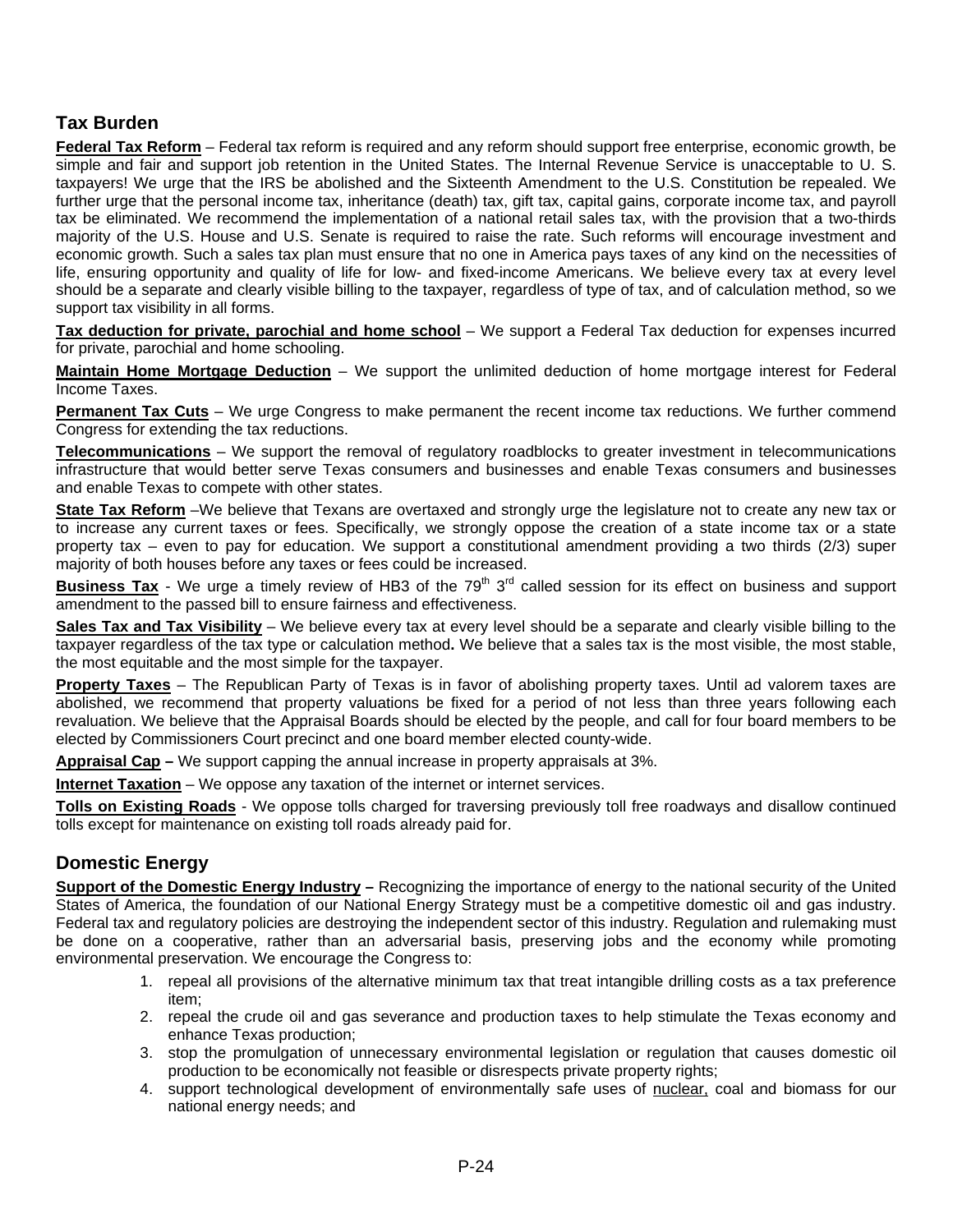5. promote all forms of domestic energy production including ANWAR, offshore California, and the East Coast, while minimizing environmental impact.

<span id="page-24-0"></span>**Alternative Energy Sources –** We recognize the value of alternative energy sources and support continued private research and development of such sources, including space-based solar power.

**Energy vs. Radical Environmentalism -** We support cooperative regulation and rulemaking that preserves jobs and the economy while promoting responsible conservation of our natural resources. We support policies that will clean the air and water of Texas, using technology that provides smarter and cheaper pollution control.

#### **Business and the Economy**

**Tort/Civil Justice Reform -** We strongly support continuation of common sense tort reform that puts justice back into our civil justice system and discourages frivolous lawsuits. We support abolishing joint and several liabilities that forces people to pay for damages they did not cause. We oppose the abusive use of class action lawsuits. We oppose lawsuits against manufacturers and dealers whose products or property have been misused.

**Right-to-Work -** An individual should have the freedom to work in the job he/she desires without being forced to join or pay dues to any organization. The Texas Right-to-Work Law, while providing this freedom, also has provided a good climate for industrial expansion, higher employment, and a stable management-labor relationship. To this end, we applaud the Texas Right-to-Work Law and encourage our legislators to call for a referendum to make this law a constitutional amendment. We encourage the adoption of a National Right-to-Work Act providing the same kind of protection from labor unions as is enjoyed by Texans under the State Right-to-Work laws.

**Small Business -** We urge Texas legislators to find ways to mitigate the impact of governmental regulations on small businesses and to ensure that small businesses are adequately represented in the regulatory process.

**Workers' Compensation -** We call on our Texas legislators to resist any efforts to make Workers' Compensation mandatory for all Texas employers.

**Minimum Wage -** We believe the Minimum Wage Law should be repealed and that wages should be determined by the free market conditions prevalent in each individual market.

**Prevailing Wage Law** - We urge our Texas legislators to repeal the Prevailing Wage Law.

**Incentives for Retention of Domestic Operations** - We support, incentives and deregulation with the goal of encouraging capital investment to spur retention and creation of jobs in America.

## **Restoring American Sovereignty and Leadership**

#### **Domestic**

**Border Security** – We agree with the overwhelming majority of the American people who support "order on the border" as the primary principle in tackling the complex issues created by illegal immigration. We believe that all necessary physical, financial, legal, and technological means must be deployed immediately to stop the flow of illegal aliens, organized crime and potential terrorists across our borders.

The Texas Office of Homeland Security and Federal Drug Enforcement officials report Texas has become the number one drug trans-shipment center in the nation and that powerful and ruthless Mexican organized crime groups now dominate the lucrative US drug and human smuggling market. In at least one documented instance the Mexican military entered Texas in support of organized drug trafficking operations. Therefore, we urge immediate and substantial increase of staffing and funding of the United States Border Patrol to secure our borders and protect our citizens. We encourage the expansion of Operations Strong Safety and Linebacker to reduce crime and increase security along the Texas border, and Operation Rio Grande which increases and coordinates law enforcement assets along the forty-five border counties.

We further urge the President to:

1. build a physical barrier along the entire length of our country's border with Mexico, beginning with urban interface locations and appropriate monitoring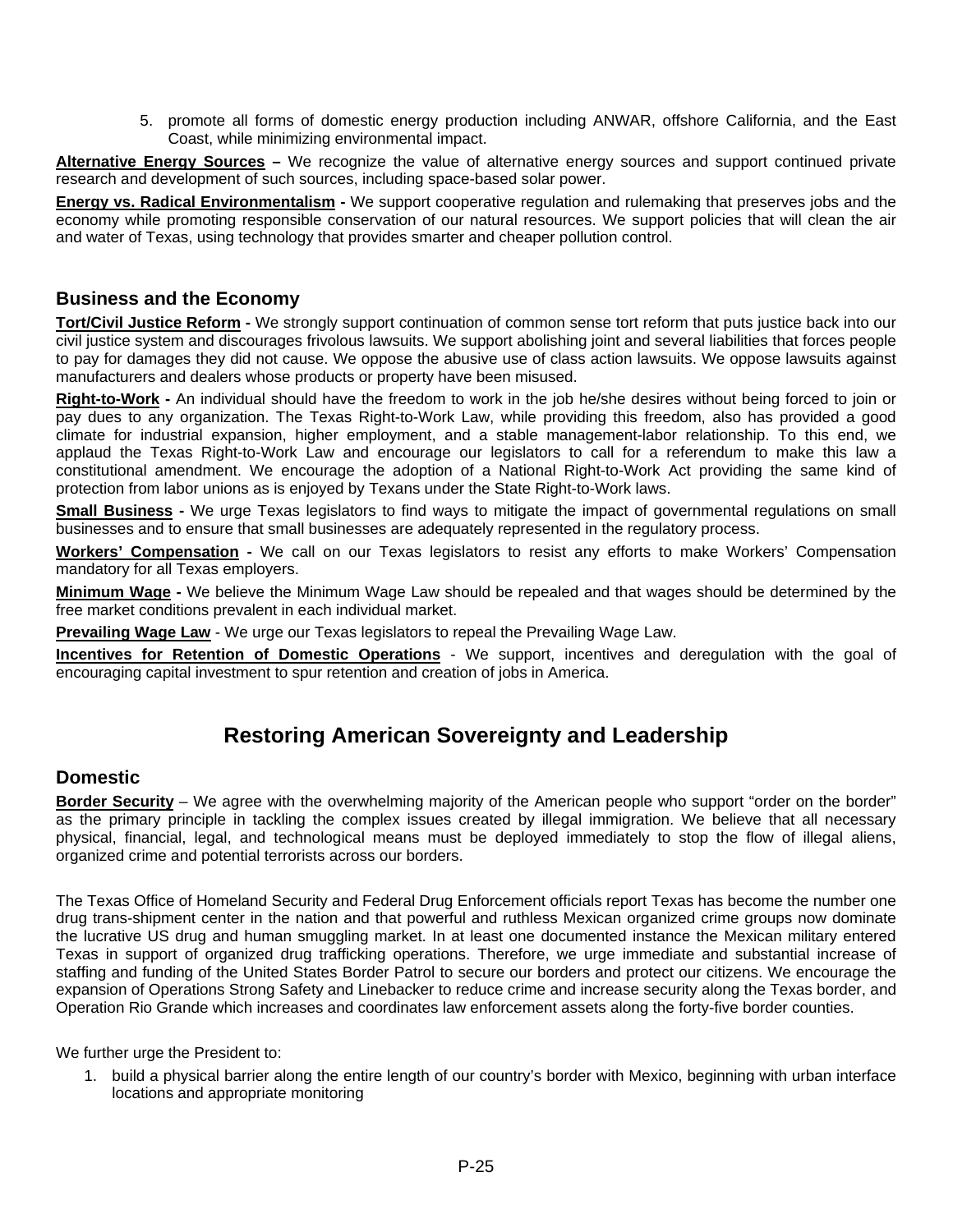- <span id="page-25-0"></span>2. deploy the Immigration and Customs Enforcement Agency (I.C.E.) within the U.S. to locate and secure all illegal aliens who have previously entered our country and expedite their return to their source country and
- 3. expand the use of the National Guard to secure our border.

Should the federal government fail to uphold its constitutionally mandated obligation to protect the border of Texas, we call upon the Governor and Legislature of Texas to take action.

**Civil Defense** – In World War I, America had a strong grassroots civil defense system comprised of and administered by volunteers from each county's citizenry. We support the restoration of our civil defense system. A non–partisan effort should be made to organize communication and emergency response training for citizens to assist in times of emergency, and the local county government should appoint a civilian defense coordinator. Elected county officials should be in charge of decisions affecting the local community. We urge Congress to remove any and all gun laws that infringe upon the U.S. constitutional rights of the citizens to protect their homes and communities.

**Federalization of Police** – We applaud the efforts of peace officers who maintain public order with minimal use of force. We oppose the federalization and militarization of local police forces.

**Foreign Military Bases on American Soil** – We oppose any foreign or international military base on American soil. We oppose relinquishing United States supremacy to any foreign powers on United States soil. We encourage Congress to prohibit all foreign or international military bases from the United States.

**Foreign Control of US Interests** – We oppose the sale, transfer, management and/or ownership of critical U.S. interests by foreign or international entities such as our: ports, transportation facilities, defense industries, utilities, generating facilities, and/or mineral interests on public lands. Foreign owned properties and the income they generate should be subject to current US tax laws and rates.

**Homeland Security** – We urge the Homeland Security Department to:

- 1. revitalize and adequately fund our national intelligence gathering capabilities;
- 2. continue to enhance the coordination of information and intelligence between various local, state, and federal agencies;
- 3. pass the information on to the local or state agency(s) to prepare to deter and defend against a risk once identified;
- 4. not violate the constitutional rights of the citizens of the United States;
- 5. provide for the adequate protection of high profile targets, such as refineries, nuclear power plants and national monuments;
- 6. enhance the security in use at our airports, navigable ports of entry, and other transportation terminals to prevent the use of transportation vehicles as a weapon against the United States;
- 7. use random selection and terrorist profiling as a criteria for determining persons to be searched at U.S. airports; and
- 8. establish and maintain the presence of armed guards and armed pilots on all commercial aircraft and the immediate authorization of the U.S. Navy and Coast Guard to board and search all vessels entering U.S. waters from foreign ports. We urge Congress to order the immediate training of airline pilots by qualified firearms instructors at reasonable fees for the protection of their aircraft against terrorist attack.
- 9. continue to use: Criminal Law Enforcement Investigators, Texas Highway Patrol strike teams, SWAT teams, aviation assets, Texas Department of Transportation, Texas Department of Criminal Justice tracking teams, Texas Rangers, Department of Public Safety strike teams, Game Wardens, local law enforcement, Civil Air Patrol wherever needed to conduct air and ground operations in support of Homeland Security; We commend Governor Perry for his initiative in utilizing these resources.
- 10. thoroughly inspect the contents of vehicles and containers coming across our borders using rapid and accurate technology.
- 11. increased funding for the Federal Air Marshal Program. We urge the Department of Homeland Security to offer incentives for pilots to enroll in the Federal Flight Deck Officers Program, which is currently a voluntary program, and decrease the onerous paperwork requirements currently established. We also support incentives for encouraging airlines to support this program.

**National Defense** – We continue to encourage and support:

- 1. funding for a strong national defense, which guarantees maintaining a military which stands ready to defend our nation and increases combat readiness;
- 2. continued funding and development of the Strategic Defense Initiative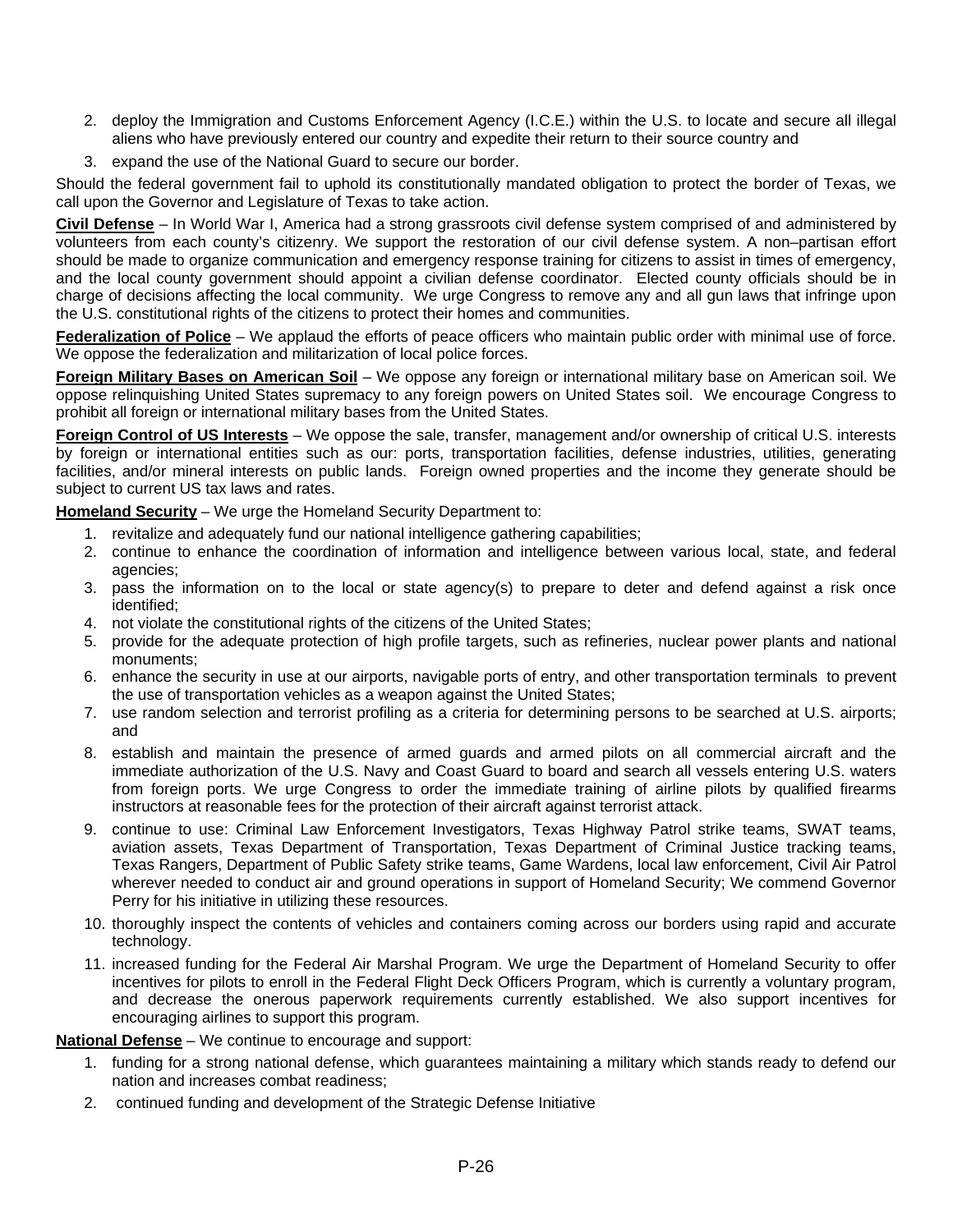- <span id="page-26-0"></span>3. disengagement from countries in which we have no clear national defense interest;
- 4. "America First" priority in protecting the citizens and borders of the United States;
- 5. not entering into any new arms control agreements with any nation that is not currently complying with previous agreements;
- 6. the military never being deployed except to defend against an invasion or in protection of the United States' direct, vital interests; and which may include pre-emptive action
- 7. maintaining our military's effective combat strength sufficient to defend our nation's borders and its strategic interests;
- 8. expiration of the special emergency war powers of the executive branch unless renewed by Congress in 6 month intervals; and,
- 9. the immediate deployment of the United States of America's Military Forces to secure America's southern border.

**Legal Immigration** – We believe that America has greatly benefited from immigrants who have legally come to this country to work and begin a new life reflecting American values and traditions.

We support:

- 1. systematic assimilation of legal immigrants into the American culture; baseline requirements for citizenship to include proficiency in the English language, study of American history and of the American form of government;
- 2. development of a practical, limited, and temporary worker program that does not serve as an automatic path to citizenship;
- 3. firm and consistent enforcement of all existing immigration laws;
- 4. an immediate end to the practice of "chain migration";
- 5. aggressive locating and deporting of aliens who have overstayed their visas;
- **6.** establishing immigration quotas at levels that are sufficient to meet America's needs;
- **7.** an immediate end to the practice of allowing aliens "adjust status" by requiring them to "adjust" in the U.S. Embassy of their home country; and further, a waiver of the unlawful presence inadmissibility for those illegal aliens who register on their return trip to their home country while they legally wait for an immigrant visa.
- **8.** the cessation of the issuance of visas to individuals from foreign countries that sponsor terrorism;
- **9.** screening potential immigrants for communicable diseases;
- **10.** withholding federal funds from universities that give lower in-state tuition rates to immigrants on student visas, or refuse to cooperate with the foreign student tracking system;
- **11.** designating Non-Citizens as such on their driver's license to prevent voter fraud and that their driver's licenses expire on the same date of any visa;
- **12.** requiring naturalized citizens to renounce their native citizenship and surrender their foreign passport; and
- **13.** a tamper-proof identification and tracking system for all aliens, i.e. non-citizens and their dependents that would protect Hispanic, and other naturalized US citizens from job discrimination and unburden American businesses from the job of verification.

#### **Illegal Immigration – No amnesty! No how. No way.**

**With growing impatience**, the American people in overwhelming numbers have asked our government to secure our borders. They now demand it and we as a party agree with the American people. Illegal aliens have, by definition, committed a criminal act. We oppose illegal immigration, amnesty in any form, or legal status for illegal immigrants. The American people remember the broken promises of 1986 and will not be misled again.

We support:

- 1. an immediate end to the current "catch and release" policy of Homeland Security;
- 2. stiffer fines, criminal penalties, and an aggressive enforcement policy for those who knowingly employ illegal workers; and
- 3. expeditious hearings on deporting non-violent illegal immigrants held in prisons or jails;
- 4. suspending automatic U.S. citizenship to children born to illegal immigrant parents;
- 5. elimination of federal funding to cities that have "sanctuary" laws prohibiting local police from identifying and reporting illegal immigrants to federal authorities;
- 6. empowering state and local law enforcement agencies with the authority, responsibility and resources needed to detain illegal immigrants within the course of their regular duties;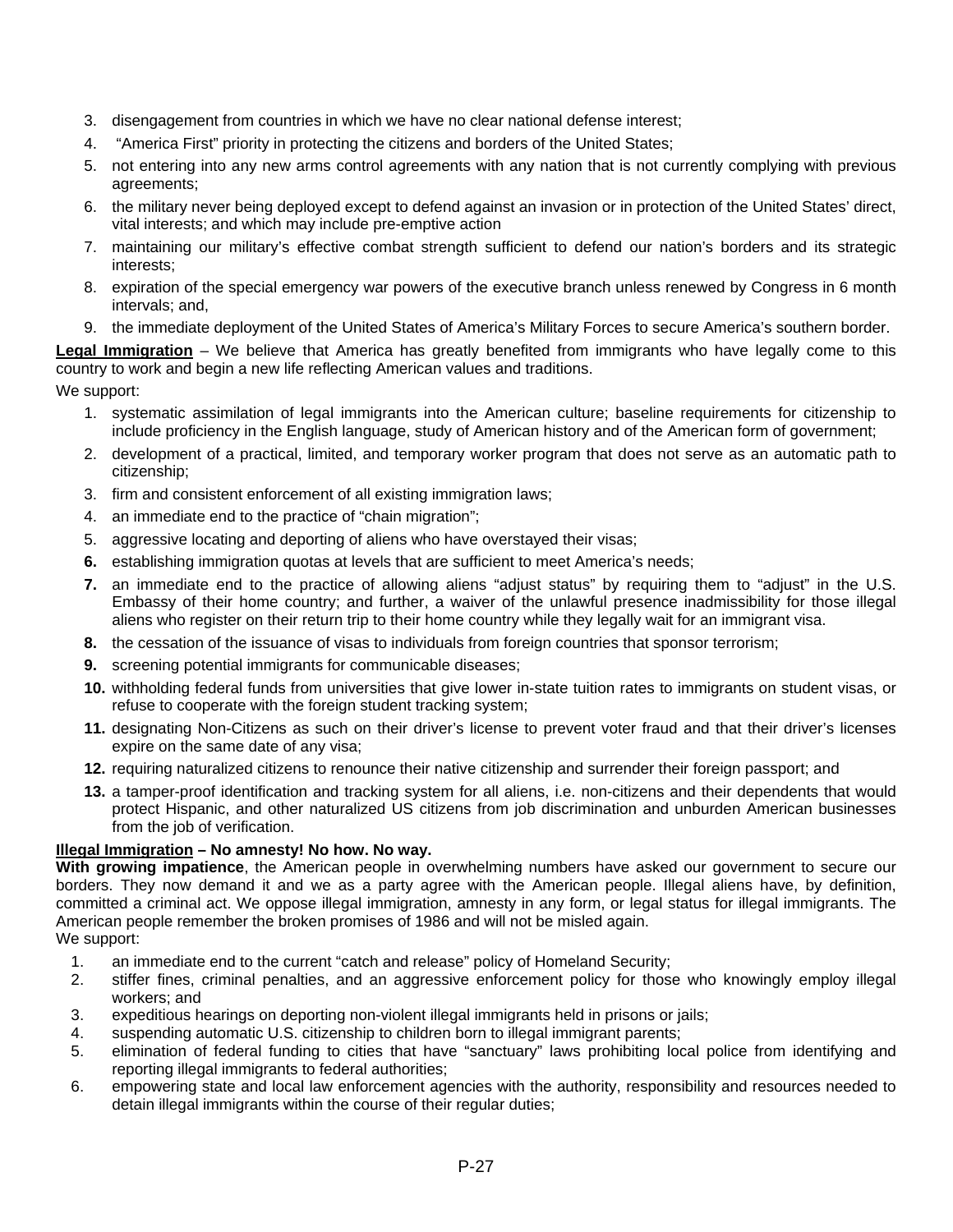- <span id="page-27-0"></span>7. the rejection of non-verifiable foreign-issued cards, such as *matricula consular* as valid identification for official documentation purposes;
- 8. investigation and strict prosecution of agencies, businesses or persons involved in the production, distribution or acceptance of phony identification documents;
- 9. elimination of day labor work centers;
- 10. elimination of all laws requiring hospitals to give non-emergency medical care to illegal immigrants;
- 11. elimination of social security benefits or government funding to illegal immigrants for education, housing and business loans.
- 12. legislation to prevent any foreign country and/or its citizens from using the judicial system of the United States to gain entrance to the U.S.;
- 13. strong document verification prior to the issuance of a Texas drivers license to anyone;
- 14. the withholding of federal highway funds from any state that issues drivers licenses to illegal aliens;
- 15. aggressive prosecution of persons involved in smuggling humans across our borders.

**Enforcement of Immigration Law** – We support the genuine strict and immediate enforcement of all immigration laws.

**NASA** – We support appropriate funding for the National Aeronautics and Space Administration (NASA) and the Texas Aerospace Commission. We strongly urge the utilization of private research and design for the purpose of replacing or supplementing the current "shuttle system" with a "completely reusable vehicle", which would be more cost effective in getting to and from space; for the purpose of maintaining and establishing space stations, communications and surveillance satellites, solar-generating systems, and enhancing national defense.

**Support of Our Armed Forces** – We salute those who serve in all branches of our armed forces, in particular those who have and are serving in Afghanistan and Iraq and encourage all Americans to support these brave and patriotic men and women. Our armed forces should be paid a sufficient wage to prevent them from ever being eligible for, or in need of, food stamp assistance. Our armed forces should be paid a reasonable wage that encourages retention of these highly trained personnel. In support of our armed forces, we recommend:

- 1. that all United States forces remain under the command and control of only the Commander-in-Chief and American officers and commanders;
- 2. the disqualification of homosexuals from military service;
- 3. the immediate discharge of HIV positive individuals from service;
- 4. the exclusion of women from combat roles;
- 5. members of our armed forces retain their freedom to refuse vaccines not certified as safe by the FDA and the Surgeon General;
- 6. the open admission to the military of citizens with a General Equivalency Diploma (GED);
- 7. restoration of full military honors for the burial of deceased veterans;
- 8. restoration of all veteran benefits including retirement pay and disability pay, without an offset for disability pay, as well as, appropriate medical and dental care;
- 9. health and disability benefits equal to active military for national guard and military reserves if injured while on active duty;
- 10. restoration of promised full lifetime medical health benefits to retired military personnel and their families;
- 11. separation of men and women in basic training, as is the practice of the Marine Corps;
- 12. not requiring members of United States forces to swear allegiance to or wear any item of uniform, other than that of the United States, or being required to serve in any capacity under an officer of the United Nations or other foreign state;
- 13. upgrading, modernizing and maintaining the equipment, weapons and vehicles for the safety, efficiency and effectiveness of our armed forces;
- 14. military and civilian citizens displaced by service to our country be afforded the opportunity and given special consideration and ample time for their vote to be counted in the election day results;
- 15. the continuation of the all volunteer armed forces, the recruitment and advancement of military personnel based on the needs of the military and the qualifications of the person, and not for the purpose of social engineering; and
- 16. the expeditious construction of a Veterans Museum in Texas.
- 17. support of our troops with packages from home and call upon Congress to greatly reduce the cost or completely waive the cost of mailing packages to APO/FPO addresses.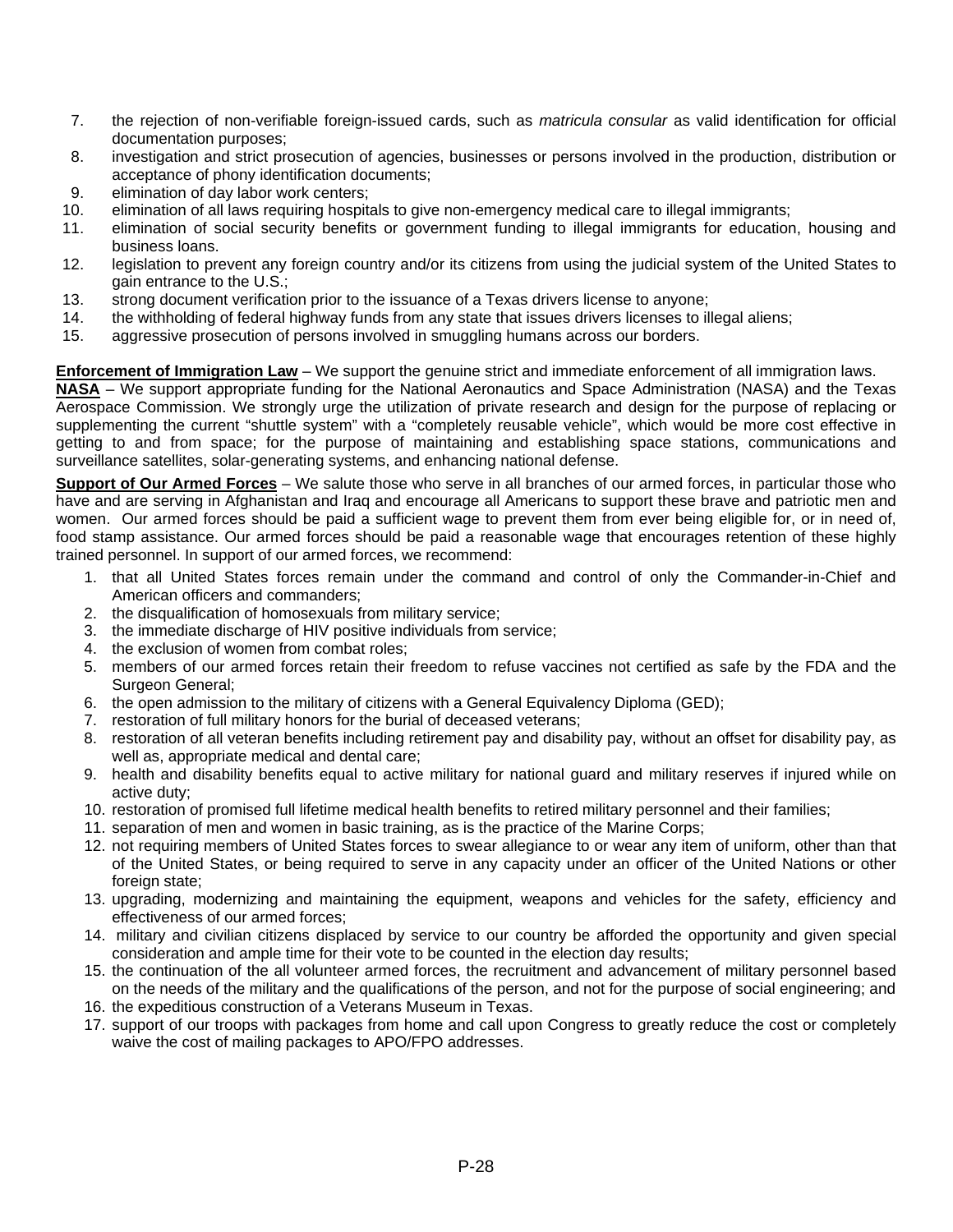### <span id="page-28-0"></span>**International Relations**

**Foreign Policy** – We support the spread of a representative form of government and a free market enterprise. We also support and encourage private humanitarian aid to developing countries. We support the continued favorable treatment of proven allies, and the censure of adversaries like the "Axis of Evil" countries and groups that seek the destruction of other countries and/or harbor terrorists. We oppose the unrestrained use of foreign aid. Any government or entity that consistently votes against U.S. interests or is openly hostile to the U.S. shall not receive U.S. aid. We also believe that no treaty entered into by the United States shall authorize or permit any foreign power or any international organization to supervise, control, or adjudicate rights of citizens of the United States or any other matter essentially within the domestic jurisdiction of the United States or the several states.

**MIA's and POW's** – We urge the President and Congress to continue all measures necessary to seek and act upon all information concerning our service personnel and citizens Missing in Action and Prisoners of War.

**China** – We strongly recommend the removal of Permanent Normal Trade Relations with Communist China (formerly "Most Favored Nation" status) until such time when:

- 1. there is a formal peace treaty between North and South Korea;
- 2. there is significant improvement in their government policies on human rights;
- 3. there is freedom of religion, specifically that China ceases their persecution of Christians.
- 4. China ceases its aggressive behavior toward its neighbors, particularly Taiwan; and
- 5. China ceases transferring nuclear, biological, and chemical technology to Iran, Pakistan, North Korea, etc.

We further urge the imposition of trade sanctions against communist China for interfering in United States political campaigns.

**Cuba** – We support strengthening the Cuban embargo. We urge Congress to continue to defend human rights for Cubans and to not prop up Dictator Fidel Castro.

**Taiwan** – We recognize Taiwan as a long-time ally of the United States and as an independent and sovereign nation. In order to support its self–defense, we call upon the President, Congress, and the State Department to recognize the democratic government of Taiwan, thus assuming a "One China, One Taiwan Policy".

**Israel** – We believe that the United States and Israel share a special long-standing relationship based on shared values, a mutual commitment to a republican form of government, and a strategic alliance that benefits both nations. Our foreign policy with Israel should reflect the special nature of this relationship through continued military and economic assistance and recognition that Jerusalem is the capital of Israel and should remain an undivided city accessible to people of all faiths. We believe that the US Embassy in Israel should immediately become located in the capital city of Jerusalem. In our diplomatic dealings with Israel, we encourage the continuation of peace talks between Israel and the Palestinians, but oppose pressuring Israel to make concessions it believes would jeopardize its security, including the trading of land for the recognition of its right to exist. We call on the U.S. to continue non-recognition of terrorist nations and organizations. In summary, our policy is based on God's biblical promise to bless those who bless Israel and curse those who curse Israel and we further invite other nations and organizations to enjoy the benefits of that promise.

**Hamas** – Because Hamas is a terrorist organization and does not recognize the right of Israel to exist, the Palestinian people shall not receive US aid as long as Hamas is the elected government. We believe the United States should withdraw all financial support to Hamas and other elected terrorists within the Palestinian Territory. We urge the U.S. to not pressure Israel to negotiate with terrorists, which refuse to recognize Israel's legitimate right to exist as a Jewish state. We believe that rewarding the terrorists and enemies of America with the creation of a Palestinian state is rewarding terrorism and is fundamentally wrong. We believe the U.S. should not reward terrorism by allowing a Palestinian state carved out of land within the historical borders of Israel.

**Iraq –** We commend President George W. Bush, his administration, and the U.S. Armed Forces in their strategy and execution of the War in Iraq. We support the establishment of a representative form of government for the people of Iraq to protect them from the tyranny of dictatorial regimes and as a stabilizing force in the Middle East in the greater war against terrorism. We support the continuation of economic and security assistance to Iraq as it rebuilds its country, establishes its government, secures its country from terrorism, and solidifies its new found economic and individual freedoms.

**Iran** – Because the State Department identifies Iran as a state sponsor of terrorism and the Iranian president has repeatedly called for the complete destruction of Israel, and because a nuclear armed Iran would destabilize the entire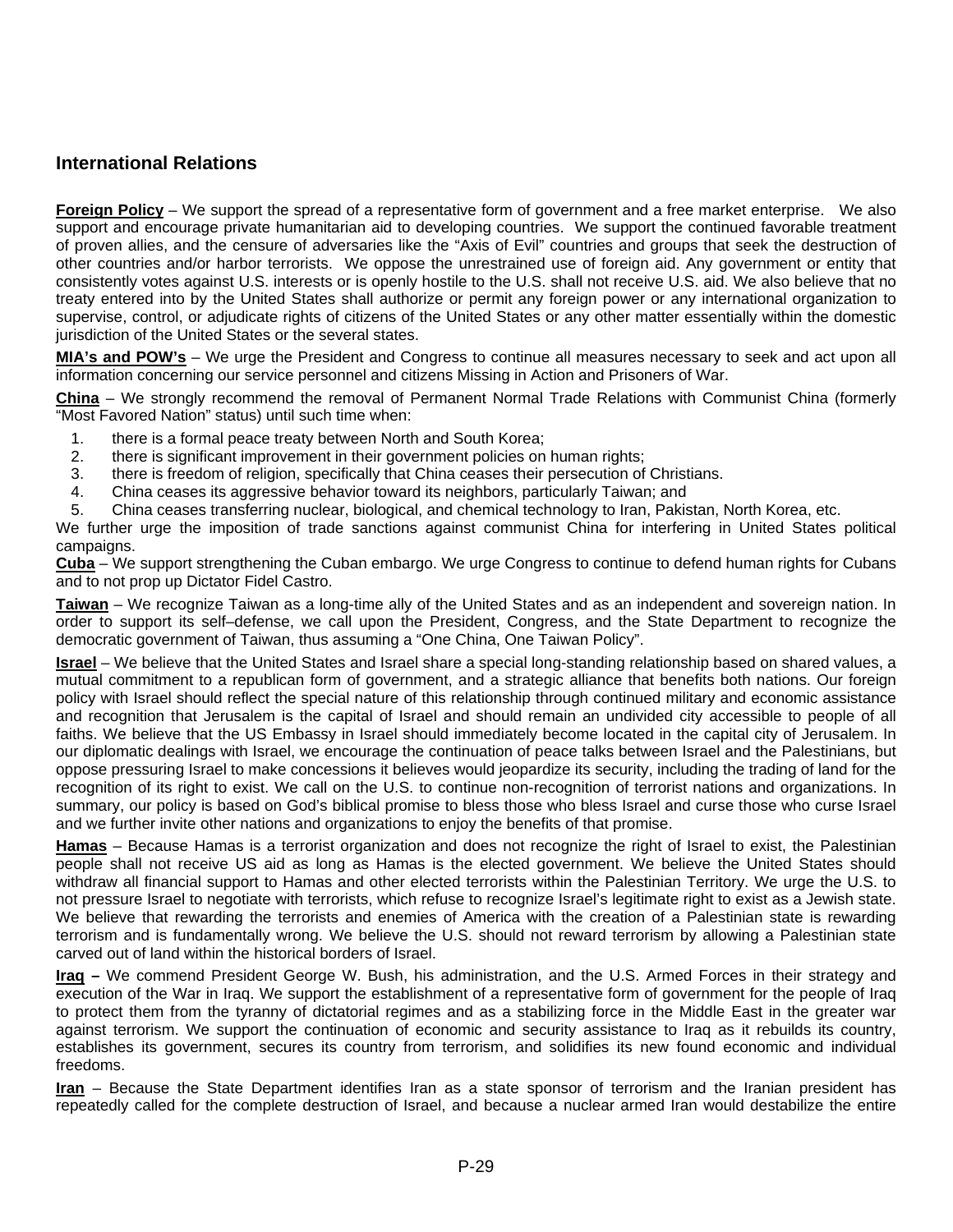<span id="page-29-0"></span>Middle East, we encourage the President to do whatever is necessary to prevent Iran from acquiring or developing atomic weapons.

**Afghanistan** – Because America has sacrificed her children to bring democracy to Afghanistan, we admonish that country to uphold the fundamental human rights of her own people including freedom of religious conviction.

**Pakistan** – We support giving Pakistan Permanent Normal Trade Relations status in all its trade with the United States for all products. We believe that economic partnership will strengthen the moderate leaders in the country who are American allies.

**Kashmir** – The Party acknowledges that both India and Pakistan seek a strong friendship with the United States. The Party encourages both India and Pakistan to resolve the Kashmir dispute in the best interest of the Kashmiri people.

**One World Government Organizations** – We oppose a one world government which is in direct opposition to the basic principles of the United States of America eroding our sovereignty and our goals for leadership in world affairs.

**International Monetary Fund (IMF)** – We urge Congress to stop funding the IMF and any other international financing agencies, because such agencies give American taxpayers' money to international bankers. We believe these funding agencies should be eliminated. We demand full disclosure concerning members of their respective tribunals and bureaucracies, including their allegiances, backgrounds, goals, and the companies/organizations they represent.

**International Trade** – We favor fair and reciprocal trade and competition in the international market place. We oppose excessive regulation of American industry which makes American products uncompetitive in world markets. We oppose the expansion of free trade at the expense of national security and national sovereignty of the United States, and calls for the immediate withdrawal of the United States from any agreements that compromise national sovereignty, independence, self-sufficiency, and national security. Likewise, we urge sanctions against nations that:

- 1. disrupt free trade by subsidizing agricultural exports or other goods to the United States;
- 2. bar or excessively tax American products or services;
- 3. enslave their own citizens, or violate human rights; and
- 4. engage in technological espionage.

We urge the repeal of any international trade agreements that do not promote free trade, withdrawal from membership in the World Trade Organization (WTO), and cessation of further negotiations of the Free Trade Area of the Americas (FTAA) agreement.

We urge Congress to authorize fund expenditures and audit measures on research and development of alternative fuels to reduce the United States dependency on foreign oil producers and ensure no financial support of terrorist sponsoring nations.

We urge the use and purchase of finished goods and materials with parts made and assembled in the United States.

We require that all trucks entering and operating on American roads meet all current American standards for safety and operations.

We urge Congress to investigate the issue of outsourcing jobs overseas and U.S. corporations moving their corporate headquarters overseas to avoid taxation, and make corrections to address any identified issues. Additionally, we demand that all government entities be banned from overseas job outsourcing, and that all personal information pertaining to U.S. citizens only be handled by U.S. citizens.

**Agricultural Import Restrictions** – We urge Congress to establish policies, systems, and measures to regulate imported agricultural products and their by-products to conform to the same standards imposed on the United States agricultural industry by the United States Department of Agricultural, Environmental Protection Agency and any other government agency.

**American Patent Rights** – We support protecting our inventors, maintaining and enforcing our current patent laws, and strengthening penalties for violations of patent laws by foreign entities.

**Sudan** – We call on the US government to censure the Sudanese government for supporting atrocities against ethnic minorities in Darfur including rape, pillaging, and genocide.

**United Nations** – We believe it is in the best interest of the citizens of the United States that we immediately rescind our membership in, as well as all financial and military contributions to, the United Nations. We will:

- 1. support legislation similar to "The American Sovereignty Preservation Act", which would remove the United States entirely from the control of the UN;
- 2. demand that Congress ratify no more, and rescind any existing treaties that compromise the United States Constitution;